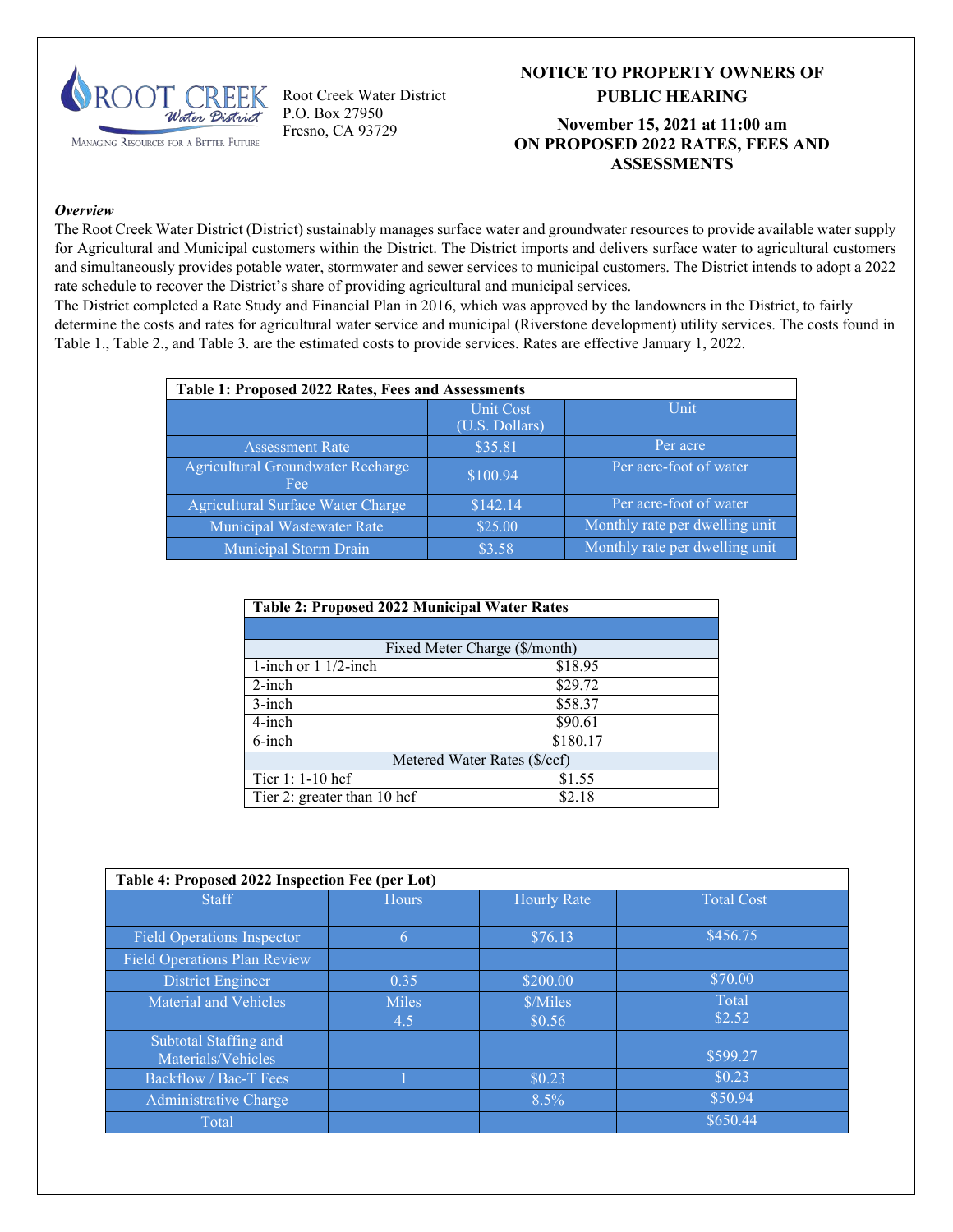#### **2022 Connection Fees**

A comprehensive *2021 Connection Fee Update* is attached hereto, which details the methodology and a summary of proposed water, wastewater, and storm drain fees. The Draft Report is dated October 14, 2021 and will be reviewed and considered by the Board of Directors along with the proposed rates and fees listed in this notice.

#### *Public Participation*

Any member of the public may request data indicating the estimated cost required to provide the service for which the fee or service charge is levied, and the revenue sources anticipated to provide the service. Members of the public may comment on the proposed rates in writing or in person at the public hearing, so long as they are received prior to the conclusion of the public hearing. Written requests/correspondence may be submitted by mail to the Root Creek Water District Secretary at P.O. Box 27950, Fresno, CA 93729.

Information may also be found at: [http://rootcreekwd.com/about-us/municipal-rates/.](http://rootcreekwd.com/about-us/municipal-rates/)

#### **Notice of a Public Hearing on Rates, Fees and Assessments**

Pursuant to California Government Code Section 66016, the Root Creek Water District Board of Directors will hold a Public Hearing on the proposed District rates, fees and assessments on *November 15, 2021 beginning at 11:00 a.m.* via conference call.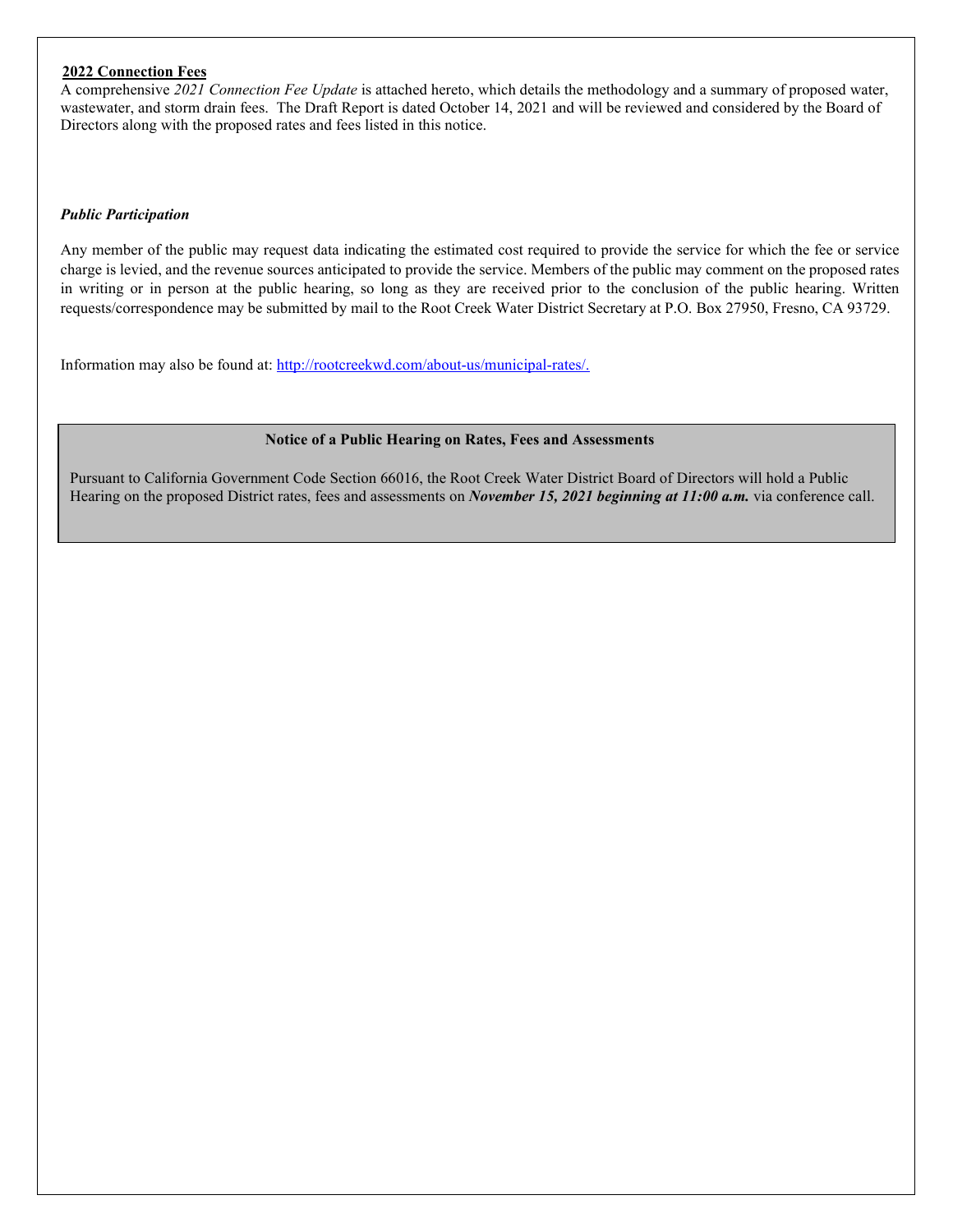

# **ROOT CREEK WATER DISTRICT**

# **2021 Connection Fee Update**

**November 15, 2021**



LECHOWICZ + TSENG MUNICIPAL CONSULTANTS

> 909 Marina Village Parkway #135 Alameda, CA 94501 (510) 545-3182 www.LTmuniconsultants.com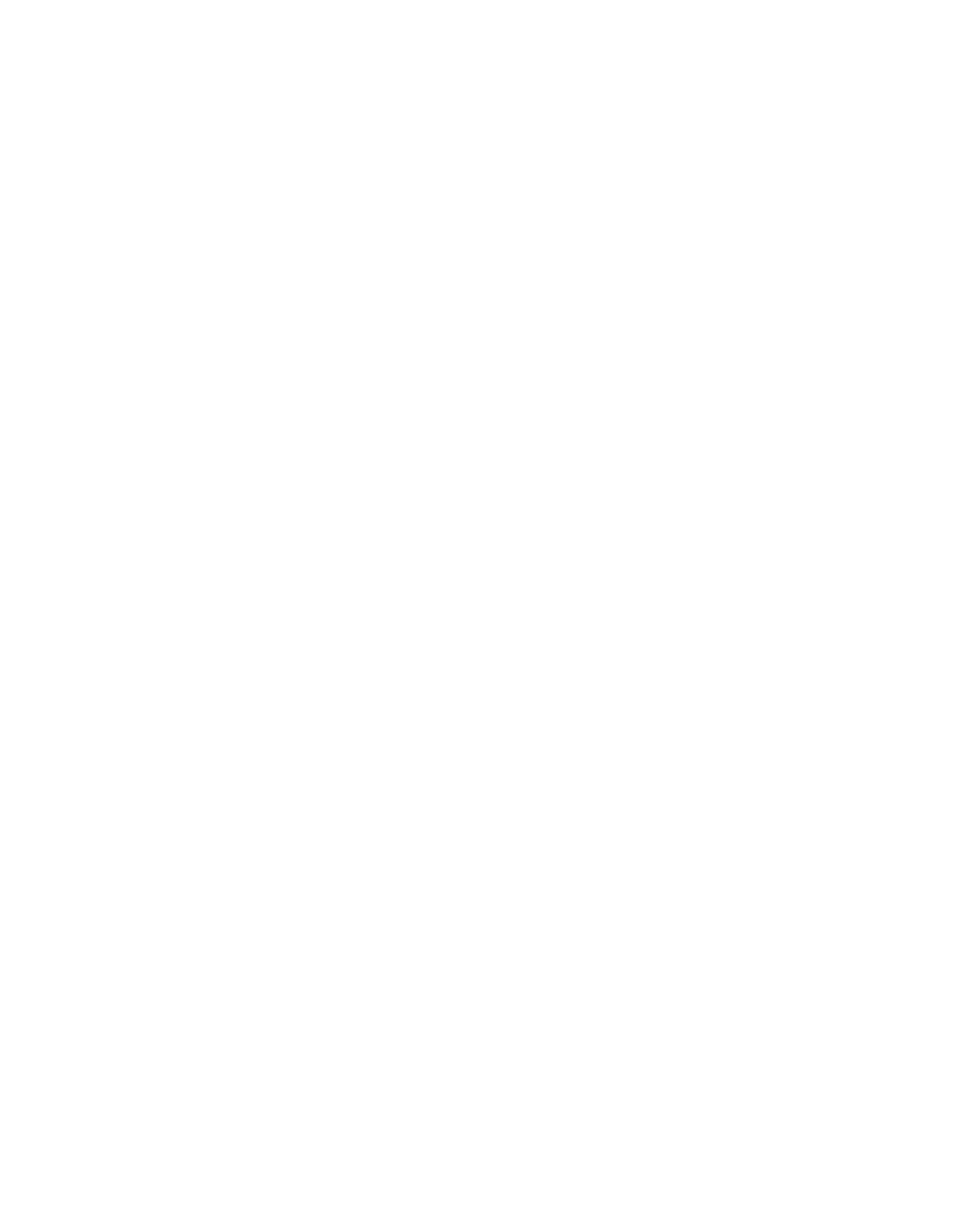# **TABLE OF CONTENTS**

| Introduction 1.1 |
|------------------|

# **LIST OF TABLES**

| Table 1: Summary of Current and Proposed Medium Density Residential Connection Fees 3 |  |
|---------------------------------------------------------------------------------------|--|
|                                                                                       |  |
| Table 3: Summary of Current and Proposed Multi Family Connection Fees (per unit)4     |  |
|                                                                                       |  |
|                                                                                       |  |
|                                                                                       |  |
|                                                                                       |  |
|                                                                                       |  |
|                                                                                       |  |
|                                                                                       |  |
|                                                                                       |  |
|                                                                                       |  |
|                                                                                       |  |
|                                                                                       |  |
|                                                                                       |  |
|                                                                                       |  |
|                                                                                       |  |
|                                                                                       |  |
|                                                                                       |  |
|                                                                                       |  |
|                                                                                       |  |
|                                                                                       |  |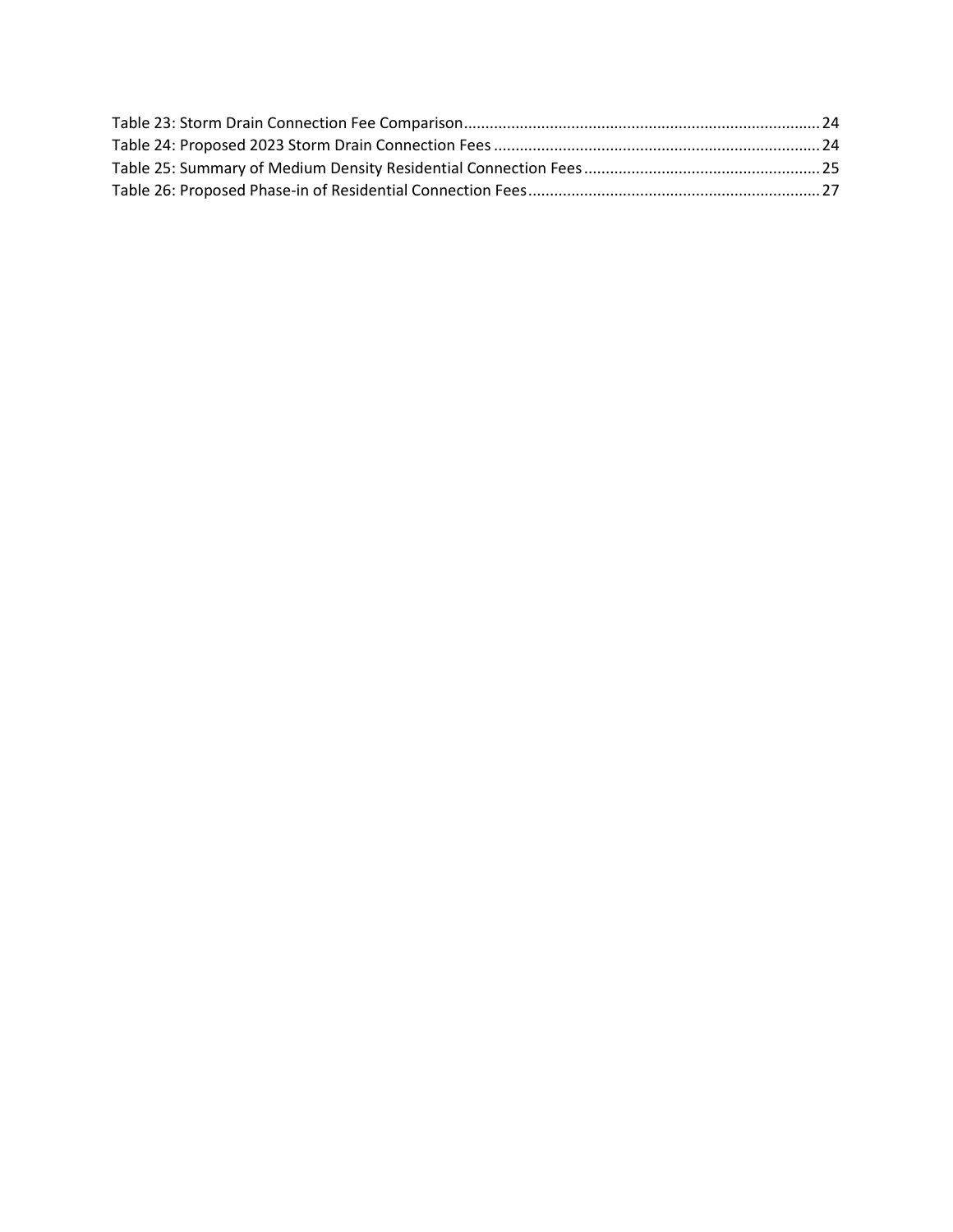# **Introduction**

The Root Creek Water District (Root Creek WD, RCWD, or District), which is located in southern Madera County, was formed in 1996 to address the declining groundwater table in southeastern Madera County and to ensure a long term reliable water supply for all water users within RCWD. Although Root Creek WD was formed in 1996, only its agricultural water supply powers were used until the District applied to the Madera County Local Agency Formation Commission to activate RCWD's latent powers to provide potable municipal water supply, wastewater, and stormwater services for the Riverstone Development in 2013. At buildout, RCWD will provide municipal water, sewer, and storm drain service to 6,790 equivalent dwelling units in the Riverstone Development.

The District last completed a Rate Study and Financial Plan in 2016. This plan, which was approved by landowners in the District, determined a Community Facilities District tax, connection fees, utility rates, and charges to fairly recover costs for agricultural water service and municipal utility services for the Riverstone Development. This report serves to update the financing assumptions for the Community Facilities District (CFD) Bonds and the costs recovered by each municipal connection fee for the remaining equivalent dwelling units in the Riverstone Development. Revenue generated from bonds and connection fees fund the capital costs to construct municipal water, sewer, and storm drain systems.

# **Connection Fee Legal Requirements**

Connection fees are also commonly referred to as development impact fees or capacity fees. Connection fees are governed by California Government Code Section 66000 et. Seq. This section of the Code was initially established by Assembly Bill 1600 (AB 1600) and is commonly referred to as the Mitigation Fee Act. Pursuant to the Code, a connection fee is not a tax or special assessment but is instead a voluntary charge levied to defray the cost of public facilities needed to serve a new development.

Section 66013 of the Code specifically governs water and sewer capacity charges. This section of the Code defines a "capacity charge" (connection fee) to mean "a charge for public facilities in existence at the time a charge is imposed or charges for new public facilities to be acquired or constructed in the future that are of proportional benefit to the person or property being charged."

According to Section 66013, a water or sewer capacity charge/connection fee "shall not exceed the estimated reasonable cost of providing the service for which the fee or charge is imposed" unless approved by a two-thirds vote. Section 66013 does not detail any specific methodology for calculating capacity charges/connection fees.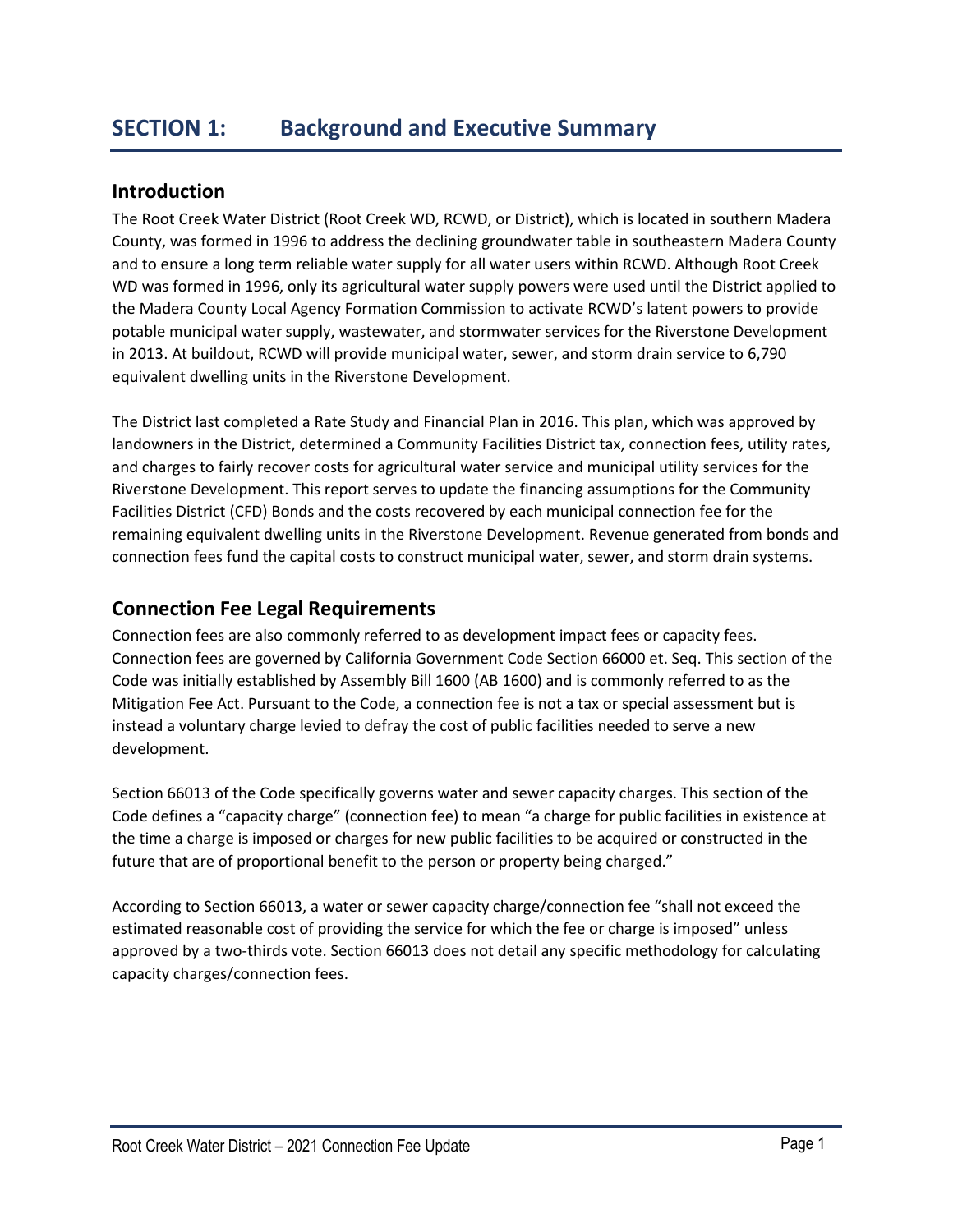# **Connection Fee Methodology**

The method used to calculate the Root Creek WD connection fees is summarized in Figure 1. In general, the cost to construct infrastructure is divided by the capacity of the infrastructure. That calculation results in the cost to develop each unit of capacity. Costs can include design, engineering, construction, financing costs (including legal and financial advisors to execute the bonds), and costs to secure water supply. The unit cost of capacity is multiplied by the typical capacity needed to serve different types of development (single family residential, apartments, commercial, etc.) to determine the final connection fee.

# **Figure 1: Connection Fee Methodology**



# **Summary of Proposed Fees**

The updated fees for proposed water, wastewater, and storm drain connection fees were developed to fairly recover costs, adhere to California statute, and be affordable to customers. Current and proposed connection fees are provided in Table 1. The total combined water, sewer, and storm drain connection fee for a typical single family home is proposed to increase from \$17,554 (current) to \$23,026 (2023). This fee includes the 2023 Madera Irrigation District (MID) rooftop fee of \$1,400.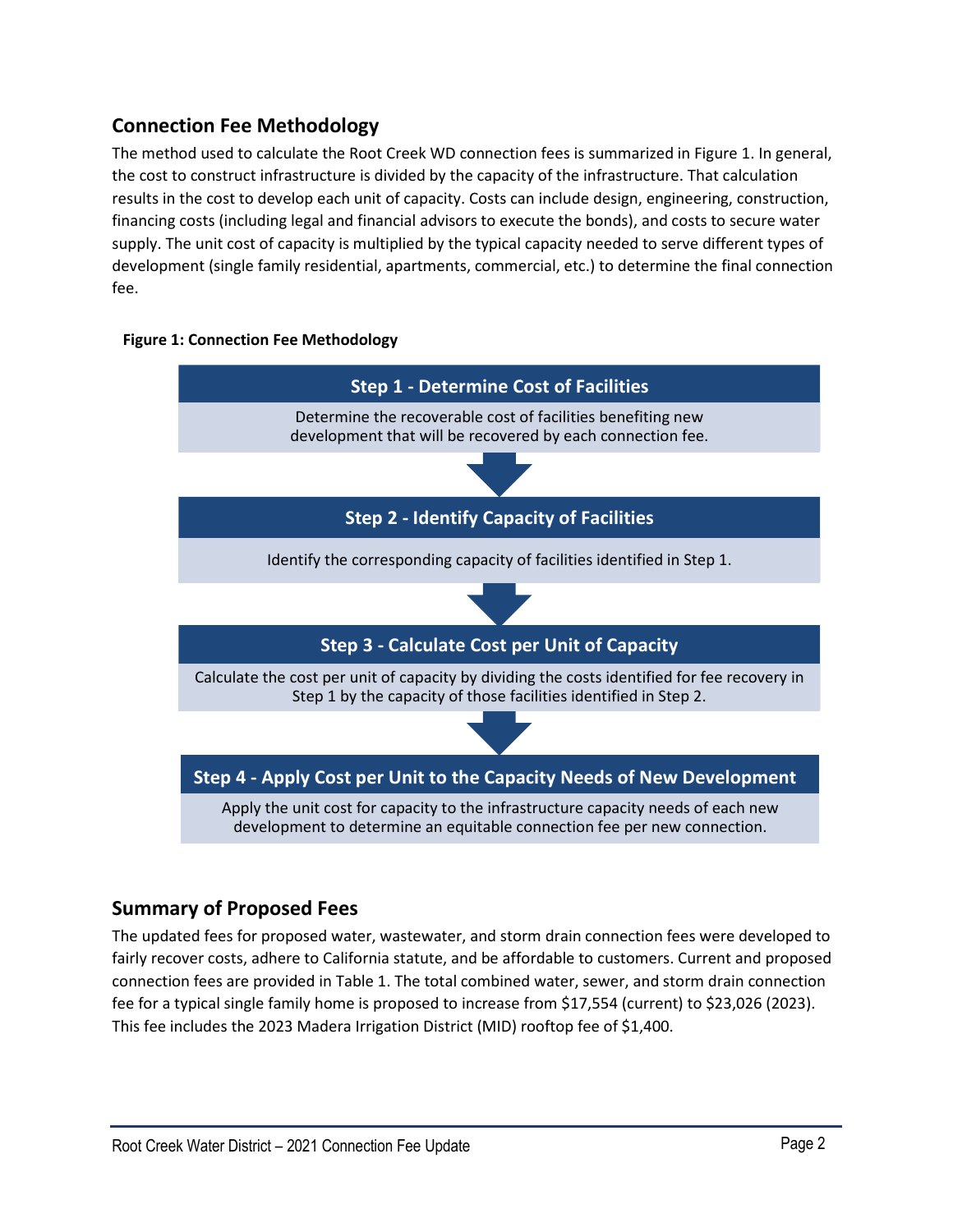|                    | <b>RCWD</b> | <b>RCWD</b><br>Proposed + | <b>City of Clovis</b> | <b>Difference</b><br>(Proposed less |
|--------------------|-------------|---------------------------|-----------------------|-------------------------------------|
| Category           | Current [1] | <b>MID</b> [2]            | [3]                   | Clovis)                             |
| Water              | \$4,580     | \$7,328                   | \$10,943              | ( \$3,615)                          |
| Wastewater         | \$11,684    | \$13,217                  | \$10,285              | \$2,932                             |
| <b>Storm Drain</b> | \$1,290     | \$2,481                   | \$1,851               | \$630                               |
| Total              | \$17,554    | \$23,026                  | \$23,079              | (553)                               |

# **Table 1: Summary of Current and Proposed Medium Density Residential Connection Fees Root Creek Water District**

**2021 Connection Fee Update**

MID - Madera Irrigation District rooftop fee (\$1,200 in "RCWD Current" and \$1,400 "in RCWD Proposed")

1 - 2021 connection fees for medium density residential connections

2 - The water fee shown here assumes an MID fee of \$1,400. As MID increases its fee by \$100 every five years after 2023, RCWD should recover the increased amount from new connections.

3 - City of Clovis storm drain fee is charged by the Fresno Metropolitan Flood Control District; fee shown here is the average medium residential fee across multiple basins.

To provide affordability it is suggested that the proposed fees be phased-in as shown in Table 2.

# **Table 2: Proposed Phase-in of Residential Connection Fees Root Creek Water District 2021 Connection Fee Update**

|            | Water + MID |            |                                      |              |
|------------|-------------|------------|--------------------------------------|--------------|
| Year       | Fee [1]     | Wastewater | <b>Storm Drain</b>                   | <b>Total</b> |
| Current    | \$4,580     | \$11,684   | \$1,290                              | \$17,554     |
| 2022       | \$5,954     | \$12,451   | \$1,886                              | \$20,290     |
| 2023       | \$7,328     | \$13,217   | \$2,481                              | \$23,026     |
| Thereafter |             |            | + annual inflationary cost increases |              |

1 - The 2023 proposed water fee includes the MID fee of \$1,400. As MID increases its fee in the future, RCWD should recover the increased amount from new connections.

Proposed fees for various types of development are provided in the following tables.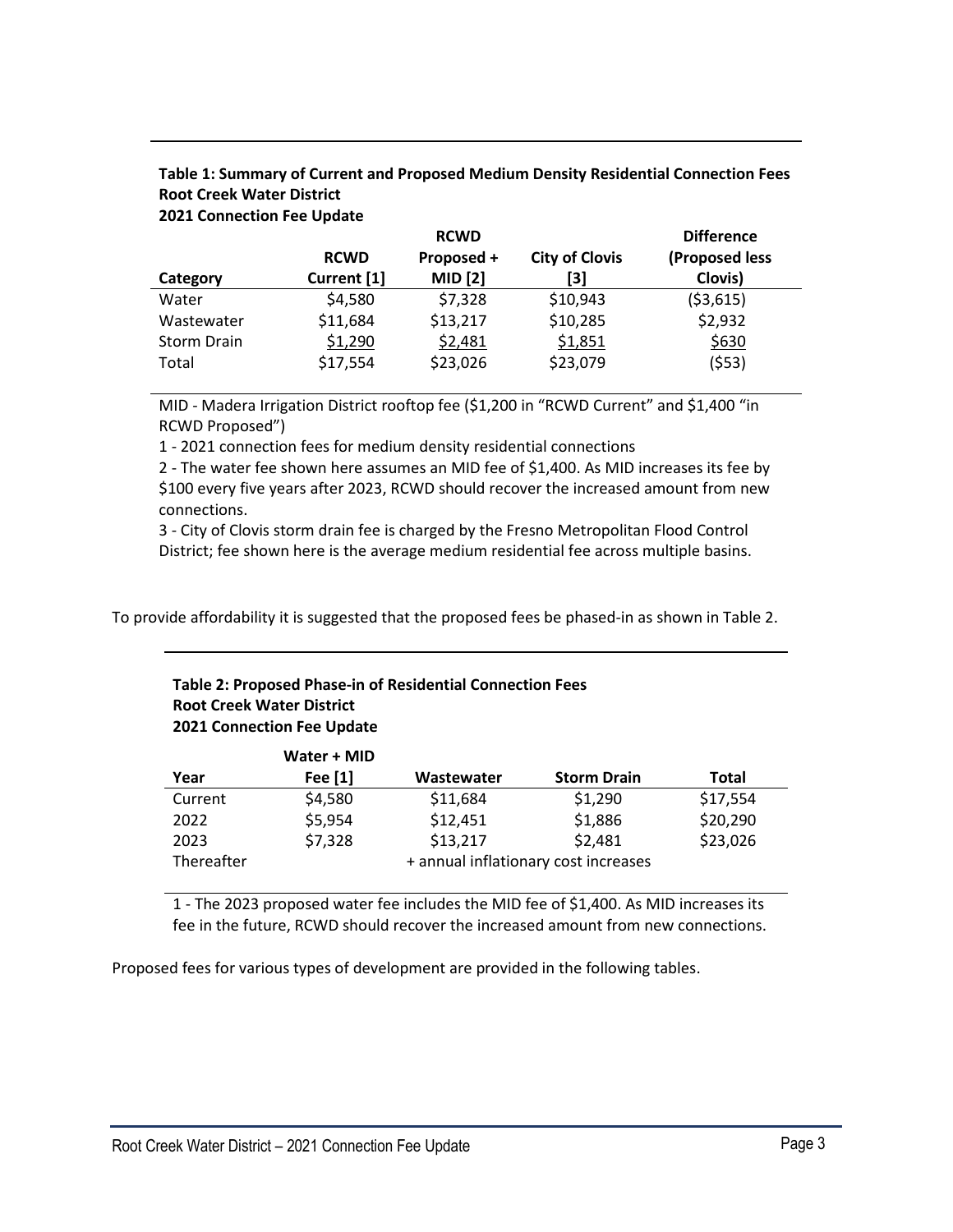| Table 3: Summary of Current and Proposed Multi Family Connection Fees (per unit) |
|----------------------------------------------------------------------------------|
| <b>Root Creek Water District</b>                                                 |
| <b>2021 Connection Fee Update</b>                                                |

|              | Water +     |            |                                      |          |
|--------------|-------------|------------|--------------------------------------|----------|
| Year         | MID Fee [1] | Wastewater | <b>Storm Drain</b>                   | Total    |
| 2021 Current | \$2,405     | \$7,600    | \$466                                | \$10,471 |
| 2022         | \$3,107     | \$8,228    | \$681                                | \$12,016 |
| 2023         | \$3,808     | \$8,855    | \$896                                | \$13,559 |
| Thereafter   |             |            | + annual inflationary cost increases |          |

1 - The 2023 proposed water fee includes the MID fee of \$1,400. As MID increases its fee in the future, RCWD should recover the increased amount from new connections.

# **Table 4: Summary of Current and Proposed Lodge Connection Fees Root Creek Water District 2021 Connection Fee Update**

|              |                  | Wastewater   |                                      |              |
|--------------|------------------|--------------|--------------------------------------|--------------|
|              | Water            | (5,000 sq ft | <b>Storm Drain</b>                   |              |
| Year         | (2.58 acres) [1] | office)      | $(2.58 \text{ acres})$               | <b>Total</b> |
| 2021 Current | \$76,817         | \$33,418     | \$29,580                             | \$139,815    |
| 2022         | \$86,205         | \$33,561     | \$43,243                             | \$163,009    |
| 2023         | \$95,592         | \$33,703     | \$56,905                             | \$186,200    |
| Thereafter   |                  |              | + annual inflationary cost increases |              |

1 - Does not include any potential MID fees.

# **Table 5: Summary of Current and Proposed School Connection Fees Root Creek Water District 2021 Connection Fee Update**

|            | Water         | Wastewater<br>$(61, 699)$ sq | <b>Storm Drain</b><br>open area      | <b>Storm Drain</b><br>developed area |              |
|------------|---------------|------------------------------|--------------------------------------|--------------------------------------|--------------|
| Year       | (15.92 acres) | ft office)                   | $(9.7 \text{ acres})$                | $(6.22 \text{ acres})$               | <b>Total</b> |
| 2021       |               |                              |                                      |                                      |              |
| Current    | \$503,172     | \$412,376                    | \$41,704                             | \$71,313                             | \$1,028,565  |
| 2022       | \$570,106     | \$414,135                    | \$60,967                             | \$104,252                            | \$1,149,460  |
| 2023       | \$637,040     | \$415,893                    | \$80,230                             | \$137,190                            | \$1,270,353  |
| Thereafter |               |                              | + annual inflationary cost increases |                                      |              |

1 - Does not include any potential MID fees.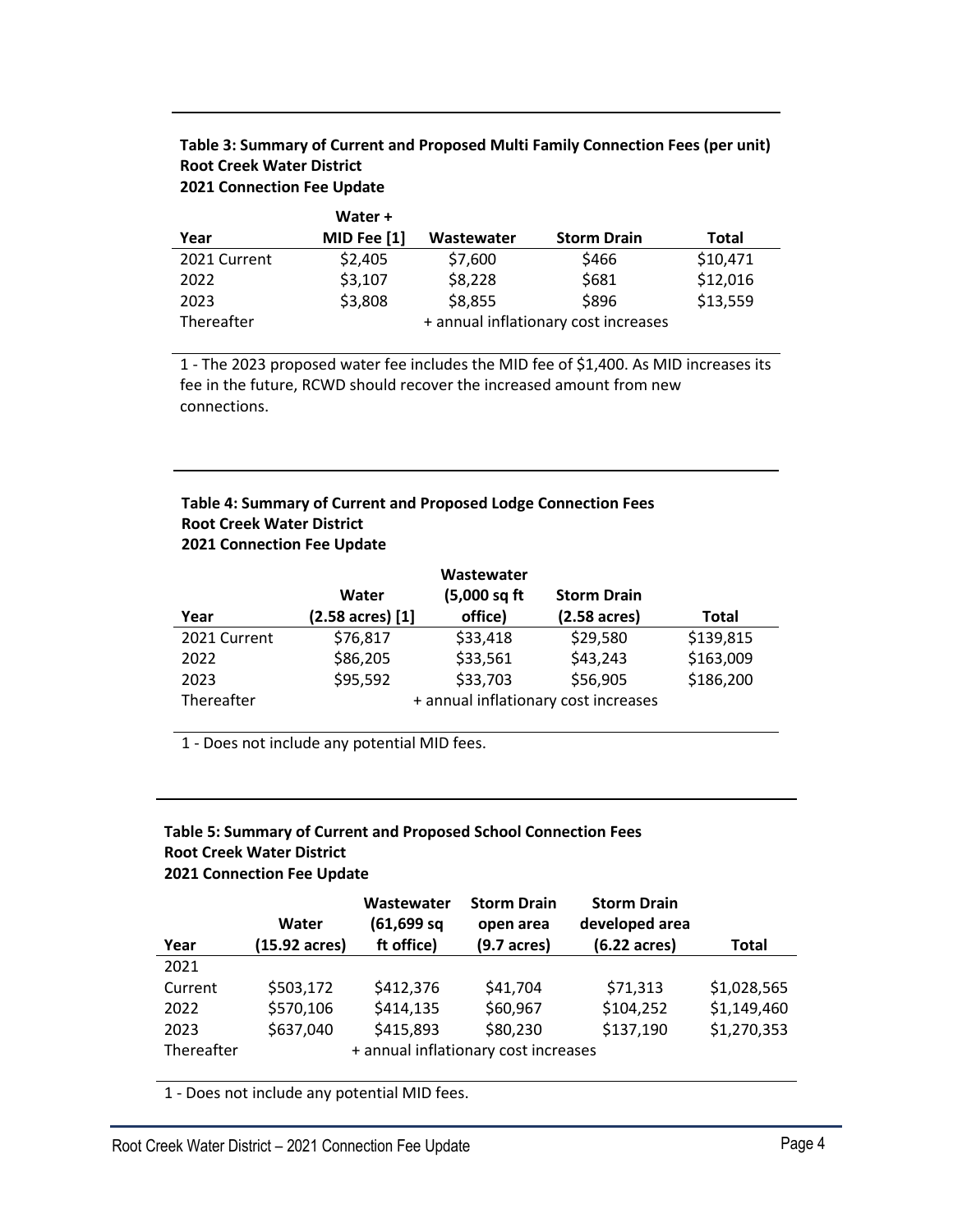|              | Water                                | Wastewater            | <b>Storm Drain</b>    |              |
|--------------|--------------------------------------|-----------------------|-----------------------|--------------|
| Year         | (8.4 acres)                          | (22,100 sq ft retail) | $(8.4 \text{ acres})$ | <b>Total</b> |
| 2021 Current | \$250,102                            | \$117,500             | \$96,307              | \$463,909    |
| 2022         | \$280,666                            | \$121,551             | \$140,790             | \$543,007    |
| 2023         | \$311,229                            | \$125,601             | \$185,272             | \$622,102    |
| Thereafter   | + annual inflationary cost increases |                       |                       |              |

# **Table 6: Summary of Current and Proposed Phase 1 Riverwalk Connection Fees Root Creek Water District 2021 Connection Fee Update**

1 - Does not include any potential MID fees.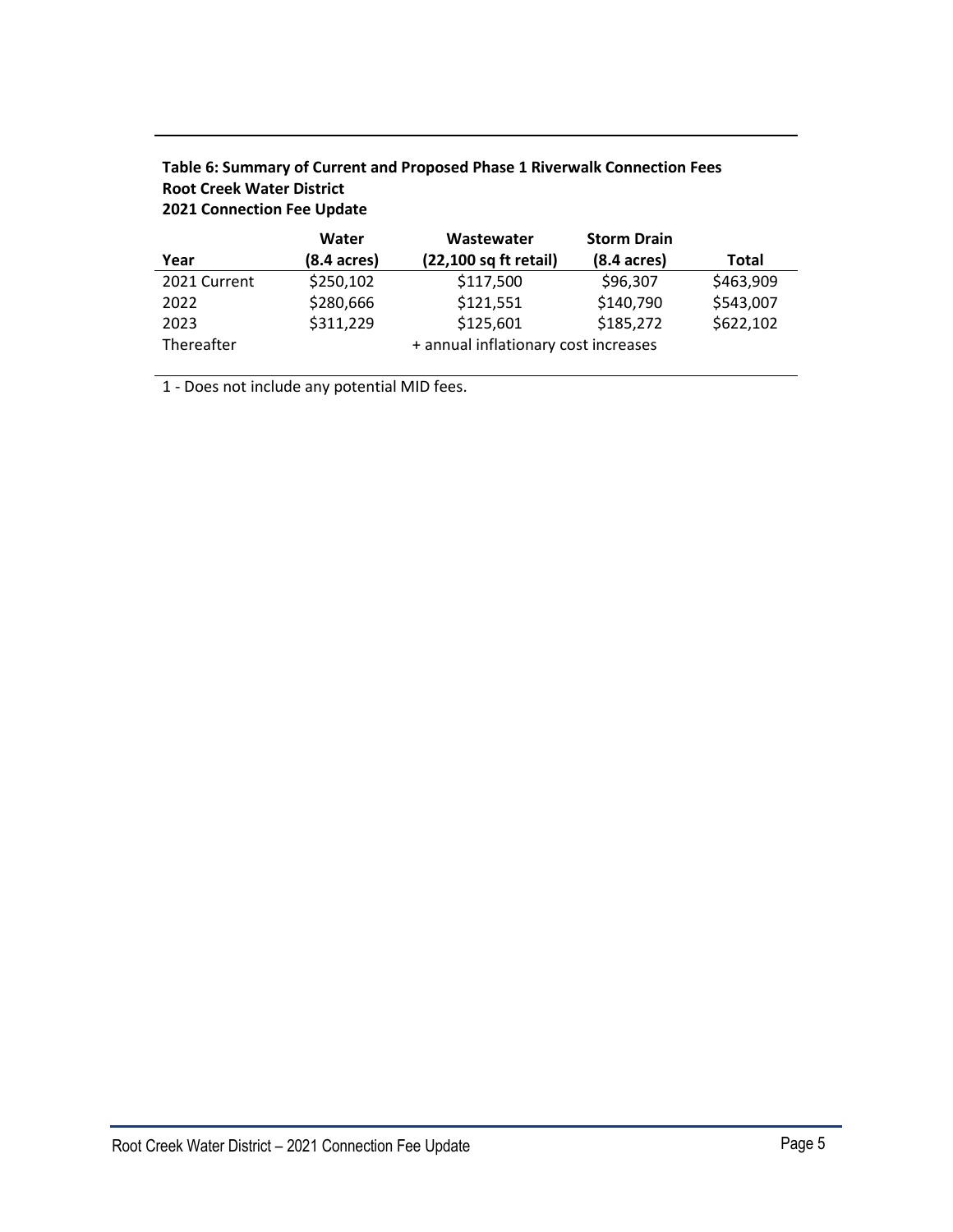The Root Creek Water District has two sources of funding for the construction of its municipal utility systems – connection fees and Community Facilities District taxes. Annual tax revenues are planned to be used to support bond issuances, the proceeds of which will be used to fund major capital improvements. The CFD was approved for Riverstone Villages A and B upon completion of the 2016 Financial Plan and Rate Study. This section determines the likely amount of revenue provided by CFD taxes which directly reduces the connection fee revenue requirements.

# **CFD Overview**

Community Facilities Districts are formed to fund infrastructure needs of a specific area, often a new development or group of developments. Bonds issued by a CFD are known as Mello-Roos or Special Tax Bonds. The bonds are secured by a special tax levied on the Riverstone property within the CFD boundary. The special tax, in turn, is secured by a lien on the Riverstone property and the threat of foreclosure if there is a payment delinquency.

Infrastructure costs can be allocated to property within the CFD boundary by any reasonable method. The measure approved by the voters must specify a maximum tax rate and the method in which the tax will be apportioned. The Riverstone CFD has a maximum tax rate of \$0.20 per square foot of development or a maximum charge of \$526 per parcel which has not been issued a building permit for Village A. Village B has a maximum tax rate of \$0.20 per square foot of development or a maximum charge of \$440 per parcel which has not been issued a building permit. This report assumes a tax rate of \$0.20 per square foot of development will be adopted for Villages C, D, and E.

Based on expected development in each Village, maximum tax rates, and conservative estimated bond financing terms and conditions, Table 7 projects the maximum CFD bond proceeds for each Village at buildout. Financing assumptions are provided in Table 8. It is projected that RCWD could issue \$44.75 million of bonds and receive about \$40.6 million in proceeds net of issuance costs. The total annual estimated debt service expense for the bonds is about \$2.83 million and requires a coverage ratio of 110%. Thus, RCWD's annual CFD tax revenue would need to be about \$3.11 million or more to service bonds of \$44.75 million. It should be noted that the difference in actual debt service costs and the 110% coverage requirement (i.e. about \$283,000 annually: the coverage requirement of \$3.11 million less \$2.83 million of debt service costs) will be used to fund annual administrative expenses (estimated at \$25,000 per Village) and other capital improvements for the benefit of the taxpayers.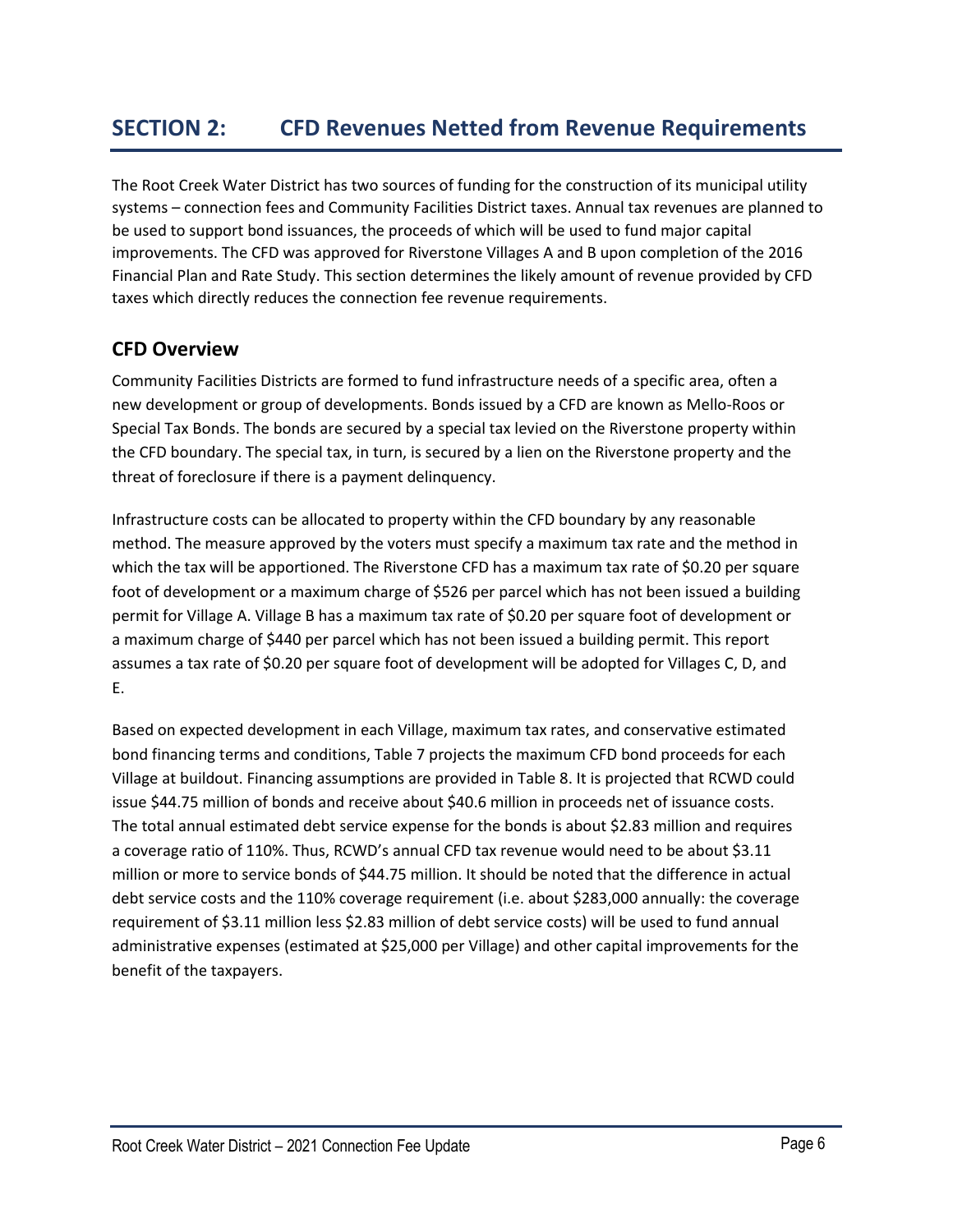# **Table 7: CFD Maximum Annual Tax Revenues Root Creek Water District 2021 Connection Fee Update**

|                                                        | <b>Maximum Annual</b> | <b>Max CFD Bond Proceeds to</b> |
|--------------------------------------------------------|-----------------------|---------------------------------|
| <b>Village</b>                                         | <b>Tax Revenues</b>   | <b>RCWD at 4.75% Interest</b>   |
| Village A Residential + 450k sq ft commercial [1]      | \$495,141             | \$6,419,411                     |
| Village B Residential + 295k sq ft commercial [1], [2] | \$921,413             | \$11,945,956                    |
| Village C Residential [2]                              | \$584,362             | \$7,576,148                     |
| Village D Residential [2]                              | \$388,615             | \$5,038,317                     |
| Village E Residential [2]                              | \$600,370             | \$7,783,682                     |
| Village C, E, F Commercial [2], [3]                    | \$142,500             | \$1,847,486                     |
| Total                                                  | \$3,132,401           | \$40,611,000                    |

1 - From Koppel & Gruber Public Finance

2 - \$0.20/sqft of development times 95%

3 - Based on 1,495,000 square feet less square feet for Village A and B

# **Table 8: CFD Financing Assumptions Root Creek Water District 2021 Connection Fee Update**

| Term of bonds (years)     | 30           |
|---------------------------|--------------|
| Interest Rate             | 4.75%        |
| <b>Financing Costs</b>    |              |
| Reserve Fund [1]          | 6.0%         |
| Cost of Issuance          | 2.0%         |
| Underwriter's Discount    | 1.25%        |
| Proceeds                  | 91%          |
| <b>Bond Amount</b>        | \$44,750,000 |
| Proceeds to RCWD          | \$40,611,000 |
| <b>Annual Payment</b>     | \$2,829,000  |
| Annual Admin Expense [2]  | \$125,000    |
| <b>Total Annual Cost</b>  | \$2,954,000  |
| Coverage Requirement 110% | \$3,111,900  |

1 - Roughly equal to one debt service payment

2 - \$25,000 per improvement area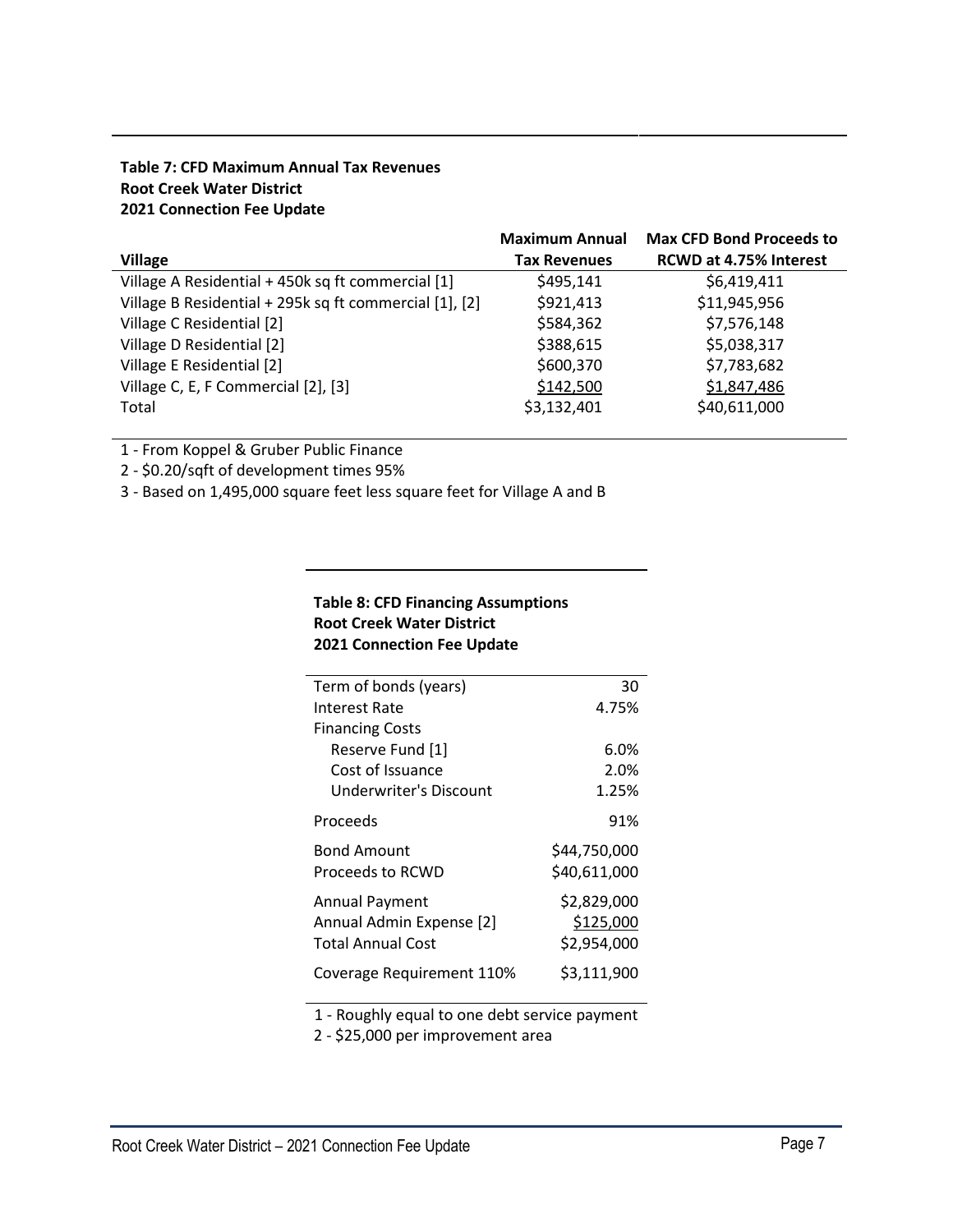# **Allocation of CFD Bond Proceeds**

As shown in Table 8, the maximum estimated proceeds RCWD will receive from the CFD bonds are approximately \$40.6 million. Table 9 illustrates how these proceeds are proposed to be allocated between each of the municipal utilities to fund construction of facilities. The allocation shown below was calculated to provide affordability for each utility's connection fee.

It should be noted that the proposed allocation totals about \$40.6 million and leaves about \$11,000 unallocated. Any unallocated portion provides a slight financial safety net in case interest rates exceed the estimates shown in this report, Riverstone does not fully develop and thus cannot support the maximum estimated bond proceeds, and/or Root Creek WD does not issue the maximum proceeds to maintain a lower tax burden for the residents.

| נשטונ ט. הווטכפנוטוו טו כו ט טטוופ ו וטכככפ<br><b>Root Creek Water District</b><br><b>2021 Connection Fee Update</b> |              |  |  |  |
|----------------------------------------------------------------------------------------------------------------------|--------------|--|--|--|
| Maximum CFD Bond Proceeds                                                                                            | \$40,611,000 |  |  |  |
| <b>Utility Allocation</b>                                                                                            |              |  |  |  |
| M&I Water Proceeds                                                                                                   | \$28,750,000 |  |  |  |
| Sewer Proceeds                                                                                                       | \$0          |  |  |  |
| <b>Storm Drain Proceeds</b>                                                                                          | \$11,850,000 |  |  |  |
| <b>Total Allocation</b>                                                                                              | \$40,600,000 |  |  |  |
| Unallocated                                                                                                          | \$11,000     |  |  |  |
|                                                                                                                      |              |  |  |  |

# **Table 9: Allocation of CFD Bond Proceeds**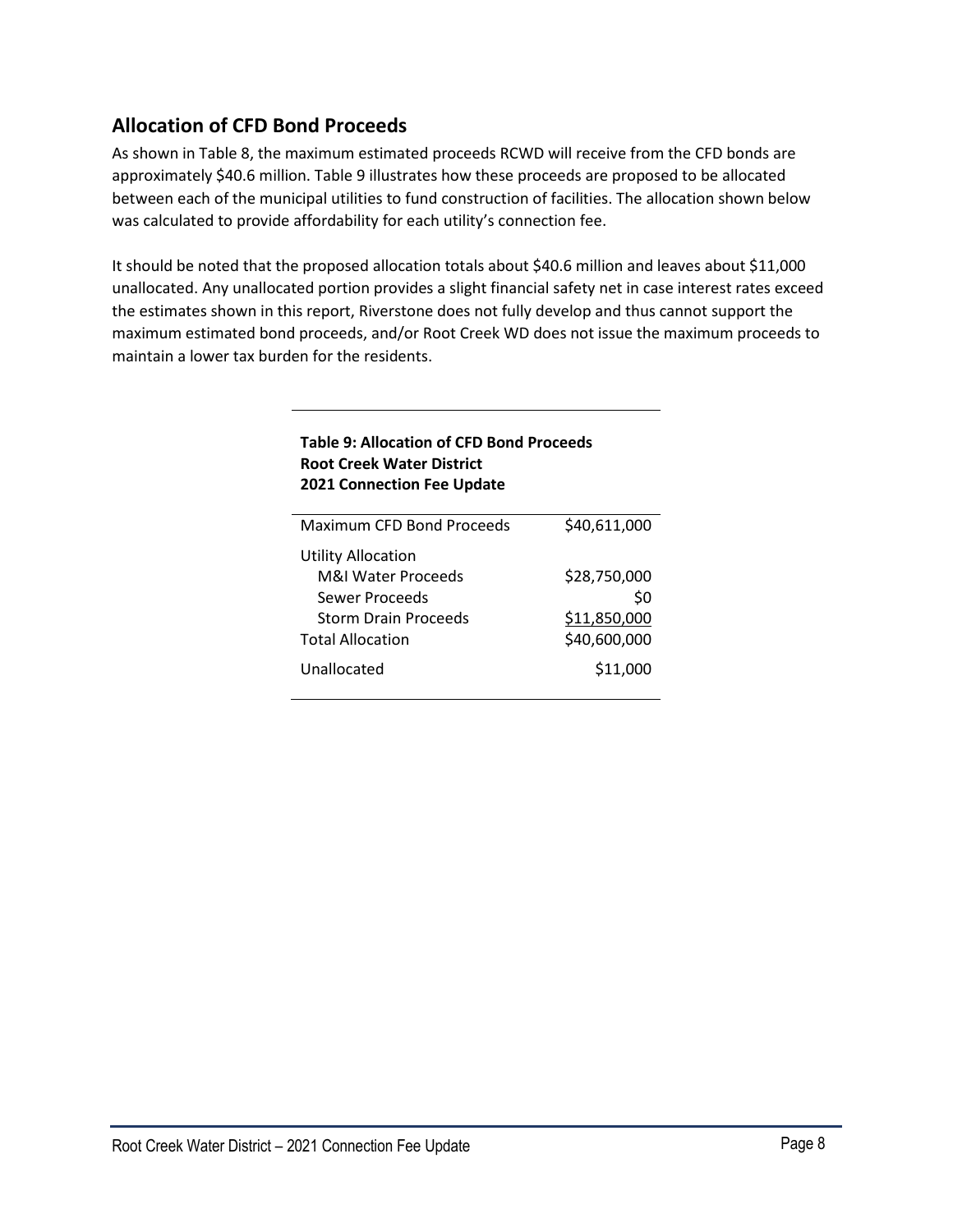# **SECTION 3: Water Connection Fee**

Table 10 provides a detailed description of costs proposed to be recovered by the water connection fee and notes which costs have been updated since the 2016 Financial Plan. The Village A Partial System and water infrastructure construction costs are updated. The number of domestic wells is adjusted, and the wellhead treatment project is added to construction costs. Updated costs are also shown for pipes, appurtenances, land, and easements. In total, the water system construction cost is estimated at \$72.6 million. This amount is reduced to about \$39.9 million by connection fee revenues already paid by 1,247 dwelling units and the CFD bond proceeds allocated to the municipal water system.

The Riverstone landowner is constructing municipal infrastructure on behalf of RCWD and RCWD is repaying the Riverstone landowner over time through the issuance of CFD bonds and connection fees received from development. To account for the Riverstone landowner's carrying cost, the connection fees are calculated to include interest payments to the Riverstone landowner. The calculations assume a 15-year term at 3% interest. The water connection fee is calculated to recover about \$50.2 million total between municipal water system construction costs and interest payments.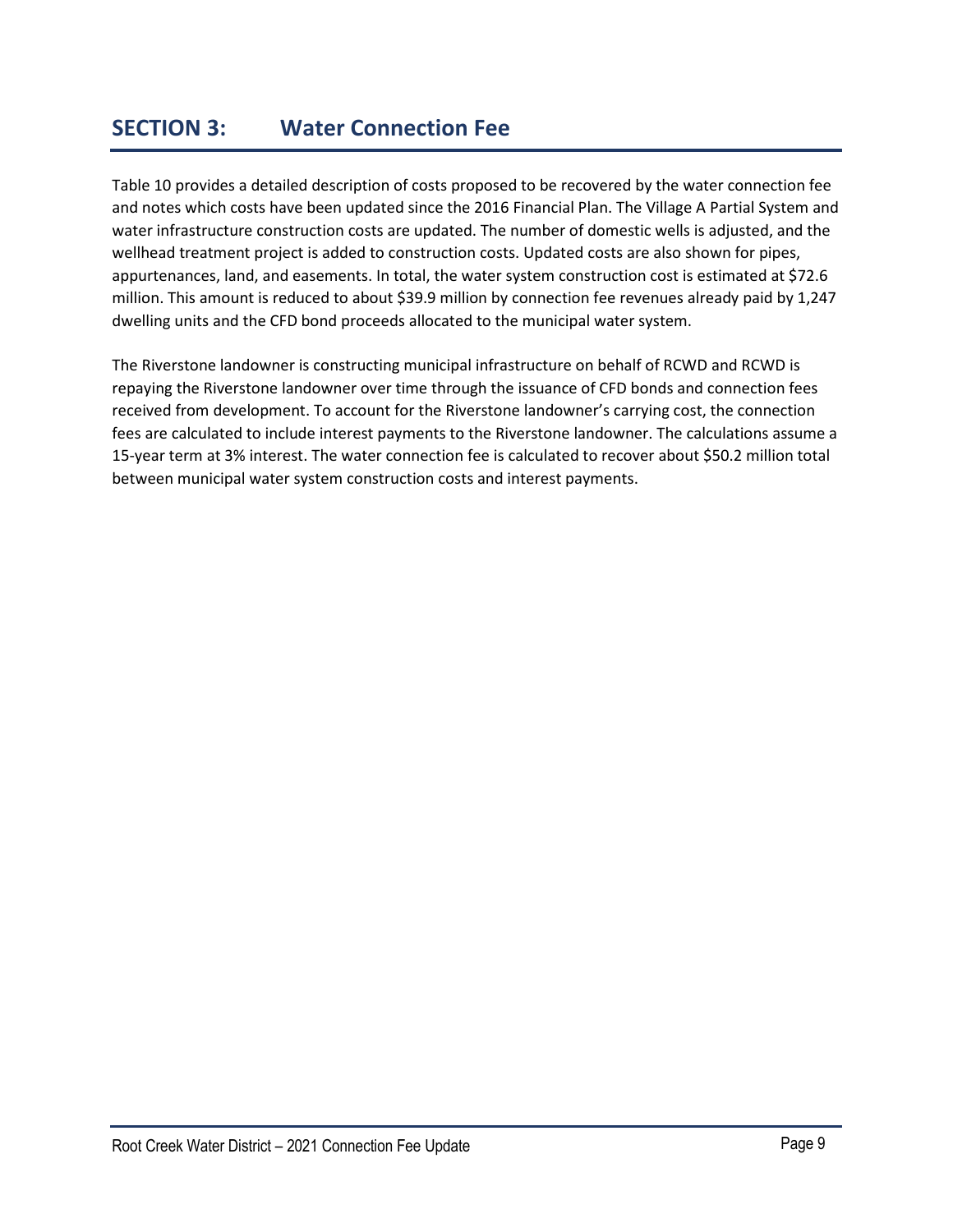#### **Table 10: Municipal Water System Construction Cost Root Creek Water District 2021 Connection Fee Update**

| Line           | <b>Description</b>                         | <b>Total Cost</b> | <b>Notes</b>                          |
|----------------|--------------------------------------------|-------------------|---------------------------------------|
| $\mathbf{1}$   | Past Costs                                 |                   |                                       |
| $\overline{2}$ | District formation, legal fees, start up   | \$2,100,000       | same as 2016 Financial Plan           |
| 3              | Past District operating costs              | \$424,000         | same as 2016 Financial Plan           |
| 4              | Water purchase, legal, & enviro costs      | \$500,000         | same as 2016 Financial Plan           |
| 5              | Prepaid Water                              | \$2,827,400       | Through end of 2017                   |
| 6              | In-lieu Pipeline (local share)             | \$1,038,000       | same as 2016 Financial Plan           |
| 7              | <b>Subtotal Past Costs</b>                 | \$6,889,400       | same as 2016 Financial Plan           |
| 8              |                                            |                   |                                       |
| 9              | Districtwide Costs                         |                   |                                       |
| 10             | MID Water Supply Contract                  | \$100,000         |                                       |
| 11             | Add'l Imported Water Supply Infrastructure | \$1,900,000       | 2021 New Estimate                     |
| 12             | <b>Subtotal Districtwide Costs</b>         | \$2,000,000       | 2021 New Estimate                     |
| 13             |                                            |                   |                                       |
| 14             | Municipal Water System Construction Costs  |                   |                                       |
| 15             | Village A Partial System                   | \$10,336,700      | Update (actual)                       |
|                |                                            |                   | \$182k pump for Well 2 (actual        |
| 16             | Pump for Well 2 & Abandon Well 4           | \$782,000         | cost March 2021) and \$600k to        |
|                |                                            |                   | abandon Well 4                        |
| 17             | Domestic wells (8)                         | \$10,000,000      | 2021 New Estimate                     |
| 18             | Wellhead treatment (11)                    | \$20,000,000      | 2021 New Estimate                     |
| 19             | <b>Storage Tank</b>                        | \$5,000,000       | 2021 New Estimate                     |
| 20             | Pipe & Appurtenances                       |                   |                                       |
| 21             | Village A                                  | \$557,600         | <b>Actual Cost</b>                    |
| 22             | Village B                                  | \$2,435,500       |                                       |
| 23             | Village C                                  | \$750,400         | 2021 New Estimate                     |
| 24             | Village D                                  | \$450,000         | 2021 New Estimate                     |
| 25             | Village E                                  | \$1,607,600       | 2021 New Estimate                     |
| 26             | 24 inch pipeline                           | \$4,200,000       | 2021 New Estimate                     |
| 27             | 12 inch pipeline                           | \$628,300         | 2021 New Estimate                     |
| 28             | <b>Subtotal Construction Costs</b>         | \$56,748,100      | Conveyance pipeline not included      |
| 29             |                                            |                   |                                       |
| 30             | Land and easements                         |                   |                                       |
| 31             | 9 Well Sites (4.32 acres, developed land)  | \$930,001         | 2021 New Estimate                     |
| 32             | Treatment site (10 acres)                  | \$2,152,770       | 2021 New Estimate                     |
| 33             | Village A Well sites (2 X 0.298 acres)     | \$12,000          | 2021 New Estimate                     |
| 34             | Village A tank site (1.5 acres)            | \$314,000         | 2021 New Estimate                     |
| 35             | Direct Recharge site (80 acres)            | \$3,520,000       | 2021 New Estimate                     |
| 36             | Subtotal Land and easements                | \$6,928,771       |                                       |
| 37             |                                            |                   |                                       |
|                | Subtotal Past Costs, Districtwide,         |                   |                                       |
| 38             | Construction Costs, and Land               | \$72,566,271      | Does not include MID Rooftop Fee      |
|                |                                            |                   | All Village A lots and Village B lots |
| 39             | Net of Connection Fees Already Paid        | ( \$3,900,481)    | paid through September 2021           |
| 40             | Less Future Estimated CFD Proceeds         | (528, 750, 000)   |                                       |
|                |                                            |                   |                                       |
| 41             | Total                                      | \$39,915,790      |                                       |
| 42             | Financing                                  | 3%                |                                       |
| 43<br>44       | <b>Interest Rate</b><br>Term (years)       | 15                |                                       |
|                |                                            | \$50,154,138      |                                       |
| 45             | <b>Total Revenue Requirement</b>           |                   |                                       |
| 46             |                                            |                   |                                       |

Root Creek Water District – 2021 Connection Fee Update **Page 10** Page 10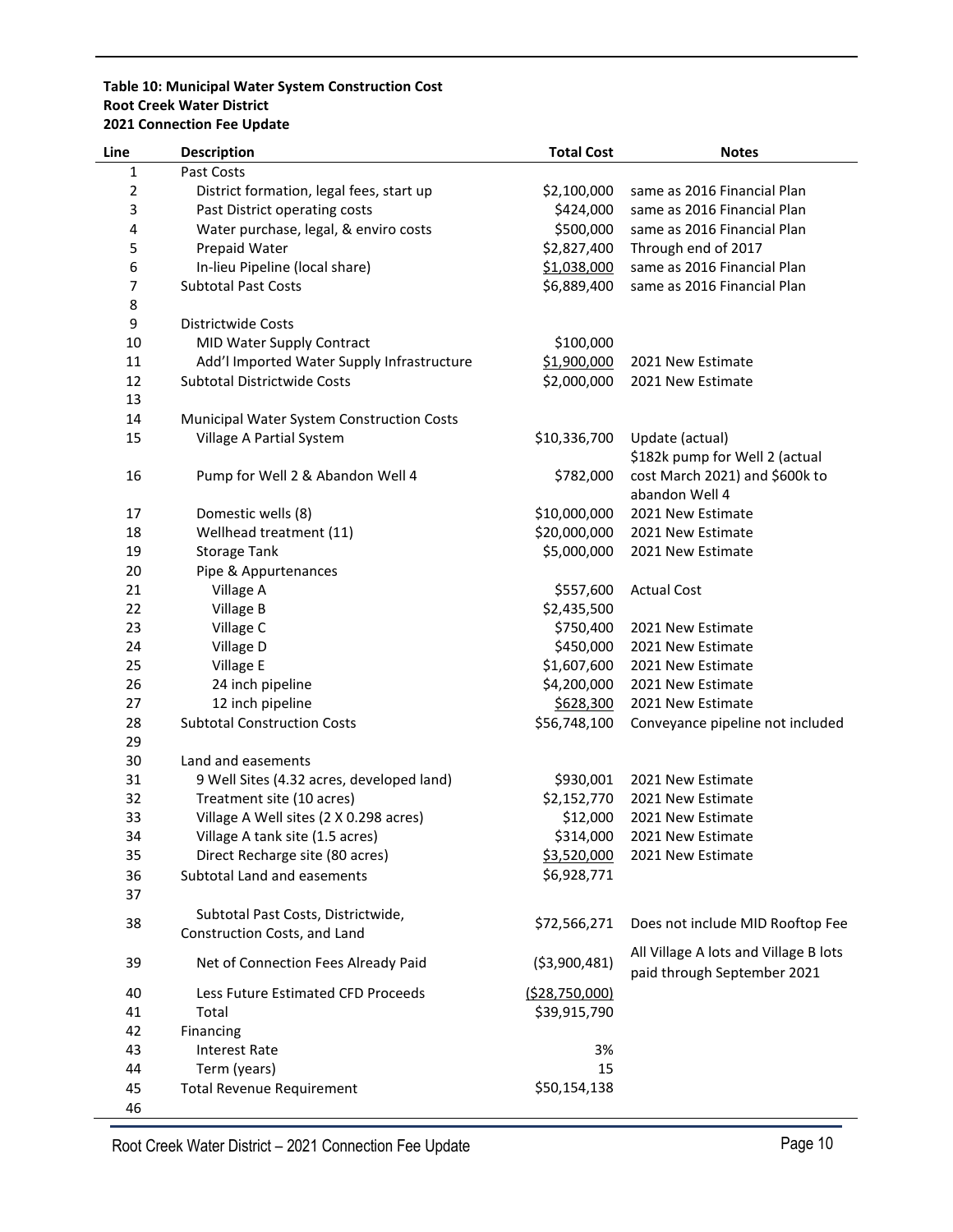The capacity of the municipal water system is designed to serve the calculated average annual demand of the parcels within the Riverstone development. Average annual demand is estimated to be about 3,900 acre feet (AF), see Table 11. For calculating connection fees, design capacity is often used in place of actual or observed water use to reflect how water systems are engineered and constructed. Actual water use may be lower due to efficient plumbing fixtures, low demand landscaping, and/or water conservation or drought conditions. However, Root Creek WD is sizing its municipal water system and incurring the construction costs based on the capacity shown below. This capacity is reserved in the water system facilities and will be available at any time for connected customers.

|                          | <b>Dwelling</b>       |                    | <b>Annual Demand</b>                    | Annual      |
|--------------------------|-----------------------|--------------------|-----------------------------------------|-------------|
| <b>Land Use Density</b>  | <b>Units per Acre</b> | <b>Gross Acres</b> | (acre feet per acre)                    | Demand (AF) |
| Ultra Low                | < 1.7                 | 254.4              | 2.50                                    | 636.0       |
| Very Low                 | $>1.7$ to 2.5         | 57.6               | 2.40                                    | 138.3       |
| Low                      | $>2.5$ to 3.5         | 184.0              | 2.20                                    | 404.8       |
| Medium Low               | $>3.5$ to 4.5         | 166.5              | 2.10                                    | 349.5       |
| <b>Medium</b>            | >4.5 to 6.0           | 350.8              | 2.00                                    | 701.6       |
| Medium High              | >6.0 to 9.0           | 174.4              | 2.30                                    | 401.1       |
| High                     | >9.0 to 15.0          | 135.0              | 3.00                                    | 405.1       |
| Very High                | >15.0                 | 18.5               | 3.25                                    | 60.1        |
| Townhouse                |                       |                    | To be evaluated on a case-by-case basis |             |
| Warehouse                |                       |                    |                                         |             |
| Commercial               | NA.                   | 77.6               | 2.50                                    | 194.0       |
| Parks/Civic/Utilities    | NA.                   | 80.9               | 2.80                                    | 226.5       |
| School                   | NA.                   | 129.1              | 2.70                                    | 348.6       |
| Roads, misc.             | NA.                   | 479.7              | 0.00                                    | 0.0         |
| <b>Total Gross Acres</b> |                       | 2,108.5            |                                         | 3,865.8     |

## **Table 11: Estimated Municipal Water Demand at Buildout Root Creek Water District 2021 Connection Fee Update**

Table 12 presents the unit cost of water capacity. The connection revenue requirement of \$50.2 million divided by the average annual demand calculates a unit cost of \$14,820 per acre foot. Table 12 also provides the water connection fee for various land use classifications on a \$/acre basis and on a \$/dwelling unit basis. The connection fees are proportional to the estimated demand of each type of customer. The water connection fees only apply to potable water customers. Non-potable customers do not contribute to the need to construct and maintain water treatment and distribution facilities. Thus, non-potable customers are excluded from paying connection fees. The connection fees of potable water irrigation customers should be evaluated on a case-by-case basis and should be proportional to estimated water demand of those customers.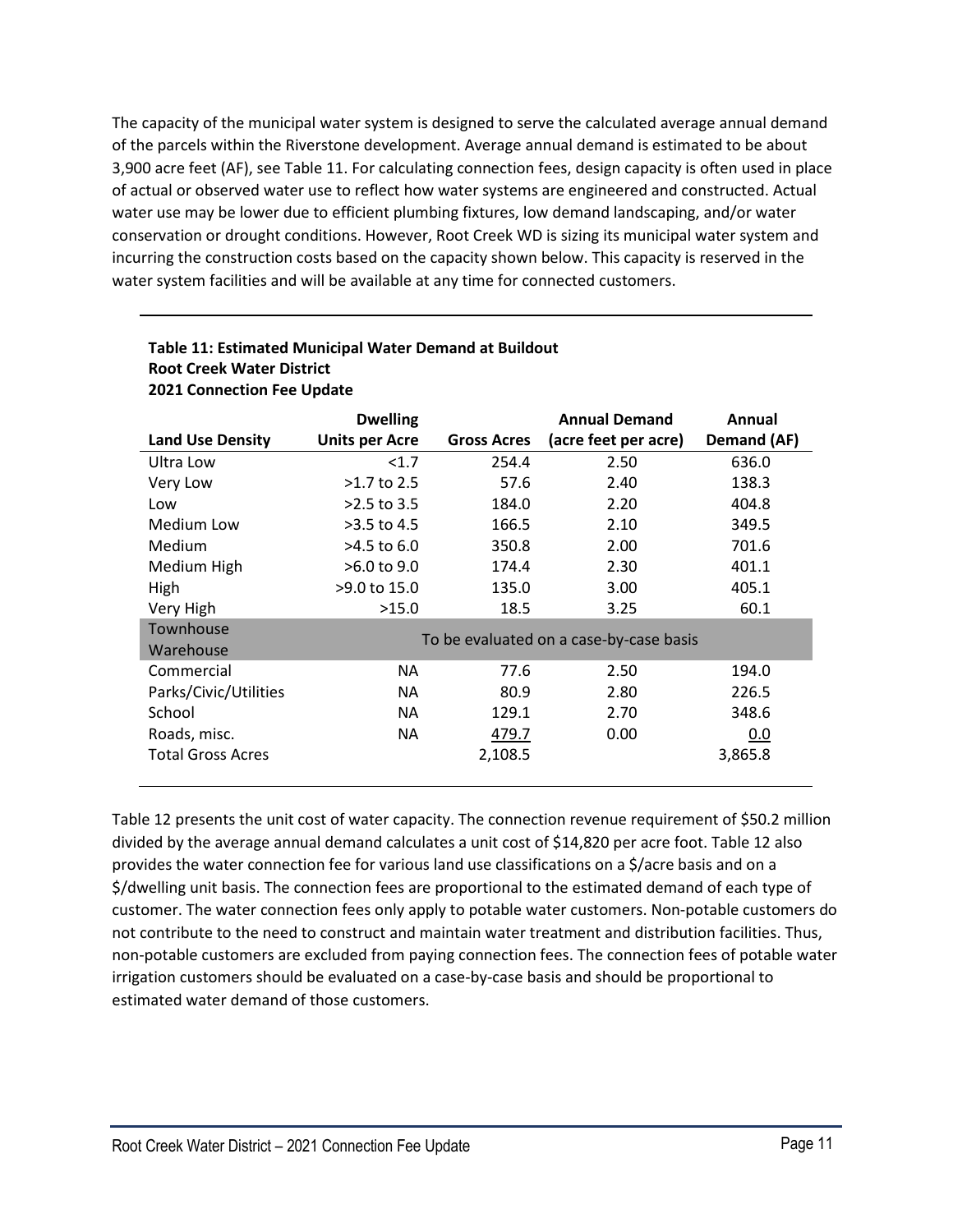# **Table 12: Water Connection Fee Schedule Root Creek Water District 2021 Connection Fee Update**

| Water Connection Fee Revenue Requirement                                                                                                    |                  | \$50,154,138                            |                                                                               |                  |                 |                      |
|---------------------------------------------------------------------------------------------------------------------------------------------|------------------|-----------------------------------------|-------------------------------------------------------------------------------|------------------|-----------------|----------------------|
| Total Average Annual Demand (AF)<br>Less Capacity Already Purchased (AF)<br>Less Capacity Already Purchased (AF)<br><b>Remaining Demand</b> |                  | 3,865.8<br>(458.4)<br>(23.2)<br>3,384.1 | 1,146 medium density dwelling units<br>101 medium high density dwelling units |                  |                 |                      |
| Unit Cost (\$/AF)                                                                                                                           |                  |                                         | \$14,820                                                                      |                  |                 |                      |
|                                                                                                                                             | <b>Dwelling</b>  | Annual                                  |                                                                               | <b>Total Fee</b> |                 |                      |
|                                                                                                                                             | <b>Units per</b> | <b>Demand</b>                           |                                                                               | per Acre         | <b>RCWD Fee</b> | <b>Total Fee per</b> |
|                                                                                                                                             | Acre             | (acre feet                              | <b>RCWD Fee</b>                                                               | $(RCWD +$        | per             | Unit (RCWD +         |
| <b>Land Use Density</b>                                                                                                                     | (midpoint)       | per acre)                               | per Acre                                                                      | MID)             | <b>Dwelling</b> | \$1,400 MID)         |
| Ultra Low                                                                                                                                   | 1                | 2.50                                    | \$37,051                                                                      | \$38,451         | \$37,051        | \$38,451             |
| Very Low                                                                                                                                    | 2                | 2.40                                    | \$35,569                                                                      | \$38,369         | \$17,784        | \$19,184             |
| Low                                                                                                                                         | 3                | 2.20                                    | \$32,605                                                                      | \$36,805         | \$10,868        | \$12,268             |
| Medium Low                                                                                                                                  | 4                | 2.10                                    | \$31,123                                                                      | \$36,723         | \$7,781         | \$9,181              |
| <b>Medium</b>                                                                                                                               | 5                | 2.00                                    | \$29,641                                                                      | \$36,641         | \$5,928         | \$7,328              |
| Medium High                                                                                                                                 | 10               | 2.30                                    | \$34,087                                                                      | \$48,087         | \$3,409         | \$4,809              |
| High                                                                                                                                        | 12               | 3.00                                    | \$44,461                                                                      | \$61,261         | \$3,705         | \$5,105              |
| Very High                                                                                                                                   | 20               | 3.25                                    | \$48,166                                                                      | \$76,166         | \$2,408         | \$3,808              |
| Townhouse                                                                                                                                   | NA               |                                         |                                                                               |                  |                 |                      |
| Warehouse                                                                                                                                   | <b>NA</b>        | To be evaluated on a case-by-case basis |                                                                               |                  |                 |                      |
| Commercial                                                                                                                                  | <b>NA</b>        | 2.50                                    | \$37,051                                                                      |                  |                 |                      |
| Parks/Civic/Utilities                                                                                                                       | <b>NA</b>        | 2.80                                    | \$41,497                                                                      |                  |                 |                      |
| School                                                                                                                                      | <b>NA</b>        | 2.70                                    | \$40,015                                                                      |                  |                 |                      |
|                                                                                                                                             |                  |                                         |                                                                               |                  |                 |                      |

The most common customer is a single family residential dwelling unit on 1/5 of an acre parcel (medium density land use), which is bolded in Table 12. This customer is defined as an equivalent dwelling unit (EDU) and will pay the proposed water connection fee of \$7,328 including the \$1,400 MID rooftop fee. The demand of other customer types is scaled to the demand of the typical single family dwelling unit and is expressed as multiple EDUs. Table 13 provides a comparison between the Root Creek WD proposed water connection fee for one residential medium density EDU and the current fee charged to development within the City of Clovis. Root Creek WD's current fee is lower than the fee in the City of Clovis and will remain as such following this update. The Clovis water connection fee consists of a water major facilities fee, an oversize fee, front footage fees, and a Fresno Irrigation District fee.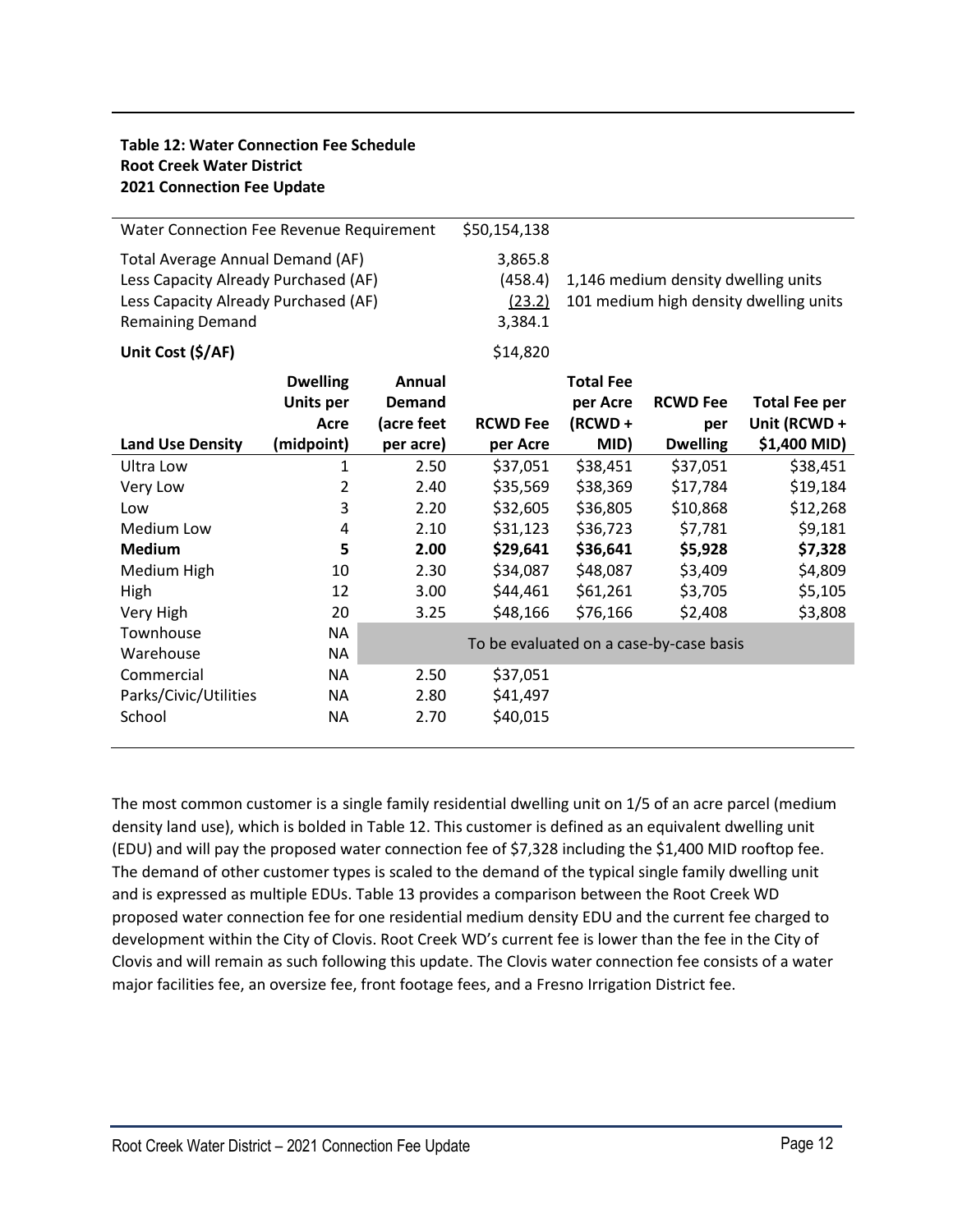# **Table 13: Water Connection Fee Comparison (1 EDU - Residential Medium Density) Root Creek Water District 2021 Connection Fee Update**

| <b>Document</b>     | <b>RCWD (w/MID Fee)</b> | <b>City of Clovis</b> |
|---------------------|-------------------------|-----------------------|
| 2016 Financial Plan | \$4,447                 | \$6,078               |
| 2021 Current        | \$4,580                 | \$10,943              |
| 2023 Proposed [1]   | \$7,328                 |                       |

1 - The 2023 proposed water fee includes the MID fee of \$1,400. As MID increases its fee in the future, RCWD should recover the increased amount from new connections.

Current and proposed water connection fees for various types of development are provided in Table 14.

# **Table 14: Proposed 2023 Water Connection Fees Root Creek Water District 2021 Connection Fee Update**

| <b>Customer Type</b>                            | <b>Current Fee</b> | <b>Proposed</b> |
|-------------------------------------------------|--------------------|-----------------|
| Single Family per unit                          | \$4,580            | \$7,328         |
| Multi Family (very high density) per unit       | \$2,405            | \$3,808         |
| Lodge (Highway Commercial) per acre             | \$29,774           | \$37,051        |
| School per acre                                 | \$31,606           | \$40,015        |
| Phase 1 Riverwalk (Highway Commercial) per acre | \$29,774           | \$37,051        |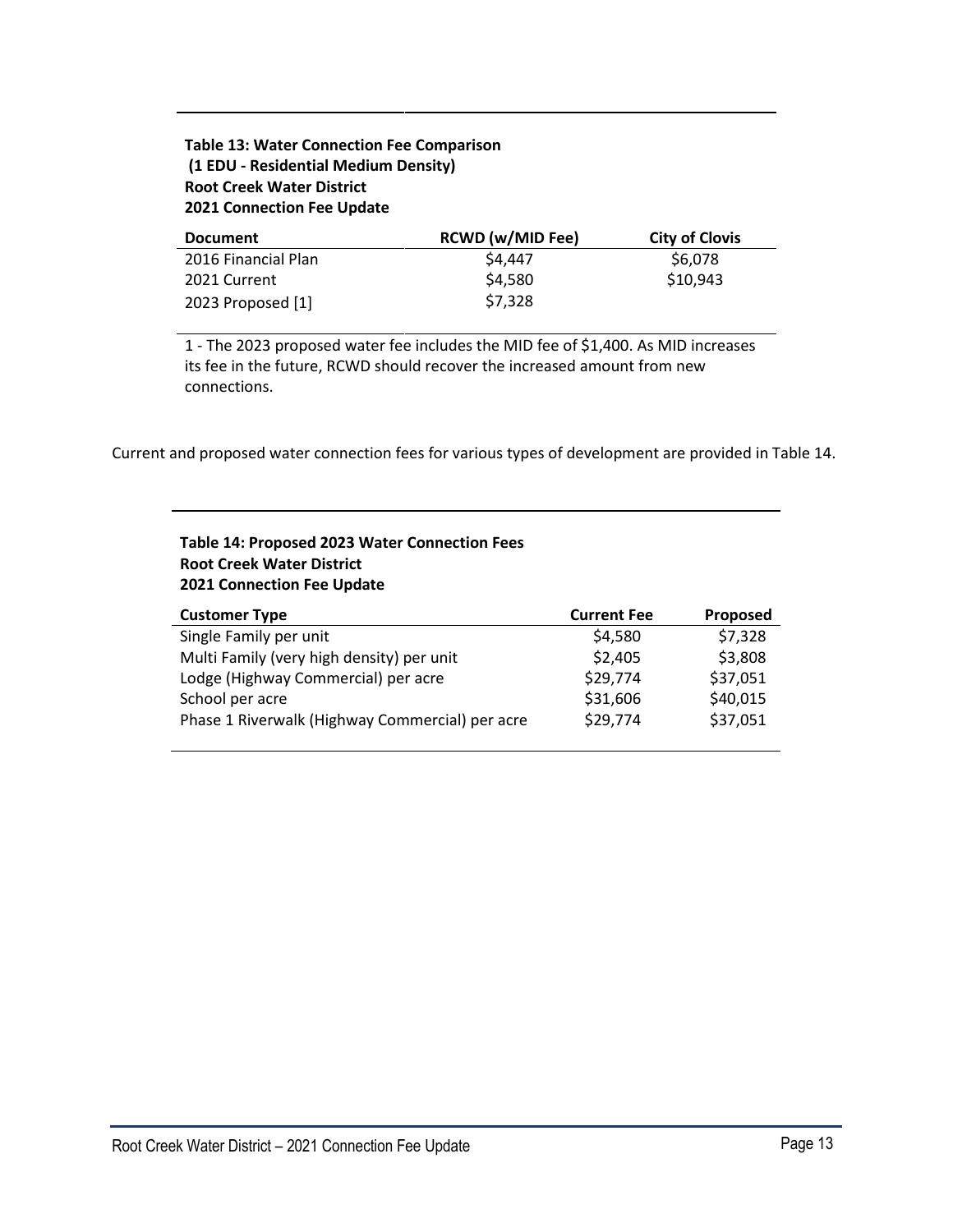# **SECTION 4: Wastewater Connection Fee**

The wastewater connection fee recovers the construction cost of the wastewater system plus financing costs over a 15-year term at 3% interest. Table 15 provides a detailed description of costs proposed to be recovered by the wastewater connection fee less the value of developer contributed facilities and connection fees already paid for 1,247 EDUs (plus 8 EDUs of equivalent contributed facilities). In total, the wastewater connection fee is calculated to recover about \$73.2 million from 5,535 EDUs. One equivalent dwelling unit equals 186 gallons per day of domestic strength wastewater flow. The wastewater connection fee is proposed to be updated to \$13,217 per equivalent dwelling unit (EDU), see Table 15.

Table 16 compares the Root Creek WD current and proposed wastewater connection fees for one EDU to the current fee charged to development within the City of Clovis. The City of Clovis has lowered its wastewater connection fee since 2016.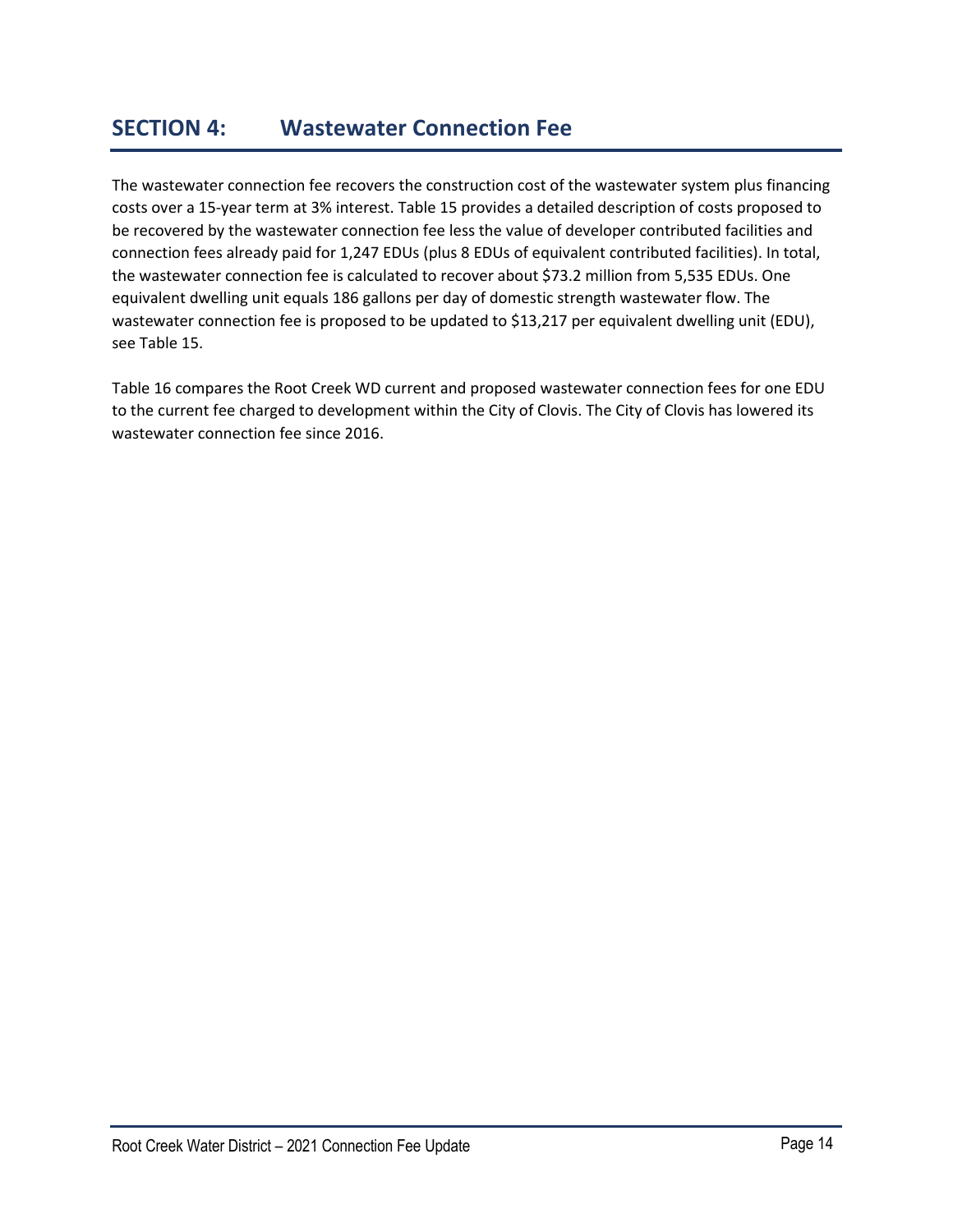# **Table 15: Wastewater System Construction Cost Root Creek Water District 2021 Connection Fee Update**

| Line           | <b>Description</b>                          | <b>Total Cost</b> | <b>Notes</b>                |
|----------------|---------------------------------------------|-------------------|-----------------------------|
| 1              | <b>Collection System</b>                    |                   |                             |
| $\overline{2}$ | Sewer Backbone                              | \$6,212,521       |                             |
| 3              | Retrofit ag 12" line to RCWD                | \$689,000         |                             |
| 4              | <b>Subtotal Collection System</b>           | \$6,901,521       |                             |
| 5              |                                             |                   |                             |
| 6              | Treatment                                   |                   |                             |
| 7              | Initial WWTP (65,000 gpd)                   | \$7,598,068       | <b>Actual Cost</b>          |
| 8              | Expansion from 65,000 to 130,000 gpd        | \$1,841,024       | <b>Actual Cost</b>          |
| 9              | Initial 400K gpd                            | \$12,000,000      |                             |
| 10             | Expansion to 500K                           | \$2,500,000       |                             |
| 11             | Expansion from 500K to 1.0 MGD              | \$20,000,000      |                             |
| 12             | Expansion from 1.0 to 1.5 MGD               | \$15,000,000      |                             |
| 13             | Reclaimed water system                      | \$1,600,000       |                             |
| 14             | <b>Subtotal Treatment</b>                   | \$60,539,092      |                             |
| 15             |                                             |                   |                             |
| 16             | Land                                        |                   |                             |
| 17             | Village A WWTP site (urban 0.72 acres)      | \$155,000         | appraisal                   |
| 18             | Village A WWTP ponds (39.3 acres)           | \$806,004         | appraisal                   |
| 19             | Village B WWTP site (5 acres)               | \$1,076,390       |                             |
| 20             | Village C WWTP site (4.28 acres)            | \$921,390         |                             |
| 21             | Village D WWTP site (5 acres)               | \$1,076,390       |                             |
| 22             | Village E WWTP site (5 acres)               | \$1,076,390       |                             |
| 23             | Subtotal Land                               | \$5,111,564       |                             |
| 24             |                                             |                   |                             |
| 25             | Subtotal Collection, Treatment, and Land    | \$72,552,176      |                             |
|                |                                             |                   | All Village A lots and      |
| 26             | Less Connection Fees Already Paid           | ( \$14, 240, 488) | Village B lots paid through |
|                |                                             |                   | September 2021              |
| 27             | Less Developer Contributed Facilities       | ( \$91,456)       |                             |
| 28             | Less Future Estimated CFD Bond Proceeds     | <u>\$0</u>        |                             |
| 29             | Total                                       | \$58,220,232      |                             |
| 30<br>31       |                                             |                   |                             |
| 32             | Financing<br><b>Interest Rate</b>           | 3%                |                             |
| 33             | Term (years)                                | 15                |                             |
| 34             | <b>Total Revenue Requirement</b>            | \$73,153,647      |                             |
| 35             |                                             |                   |                             |
| 36             | <b>Total System Capacity (EDUs)</b>         | 6,790             |                             |
| 37             | Less EDUs Already Paid                      | (1,255)           |                             |
| 38             | <b>EDUs for Connection Fee</b>              | 5,535             |                             |
| 39             |                                             |                   |                             |
| 40             | PROPOSED Wastewater Connection Fee (\$/EDU) | \$13,217          |                             |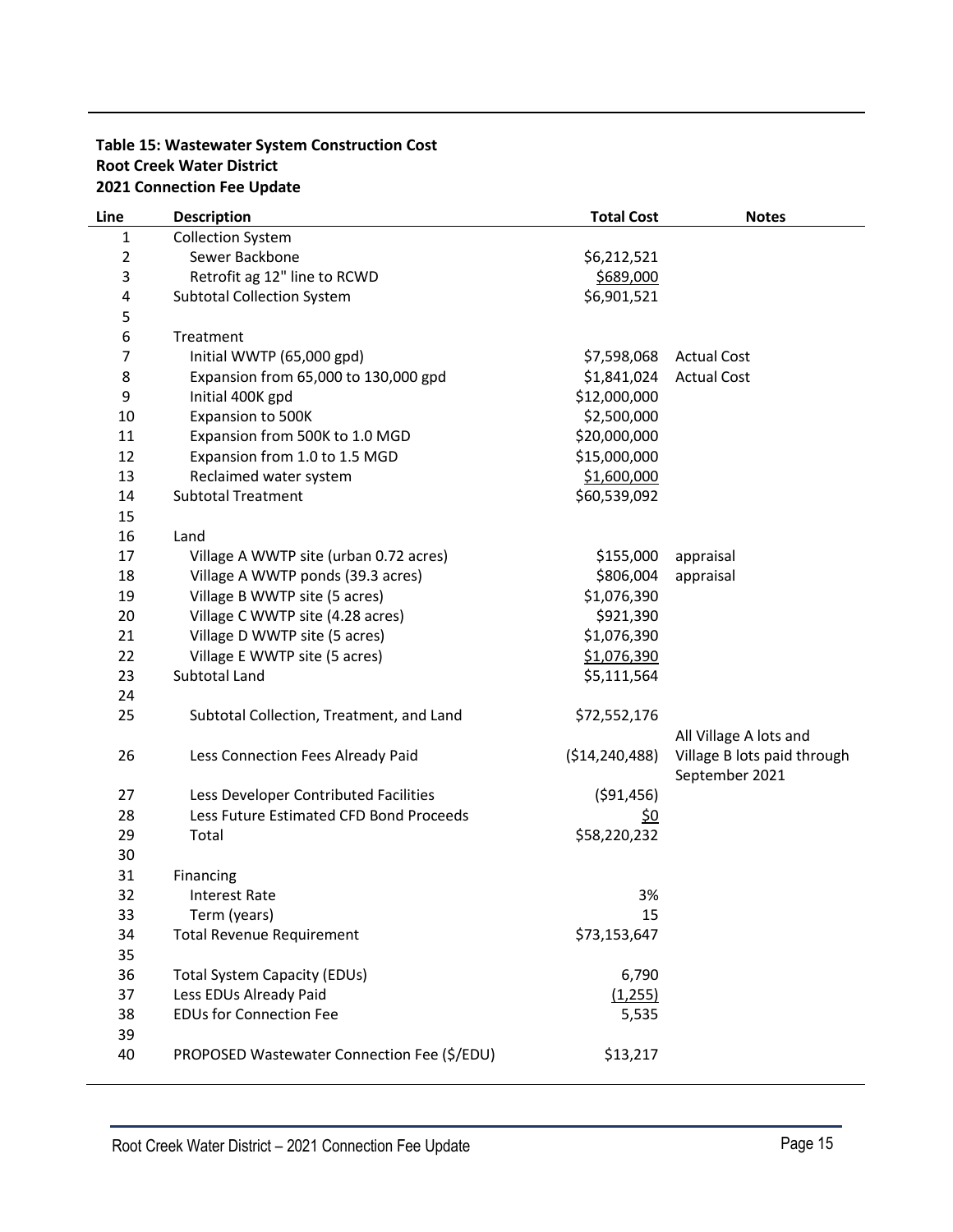# **Table 16: Wastewater Connection Fee Comparison (1 EDU) Root Creek Water District 2021 Connection Fee Update**

| <b>Document</b>     | <b>RCWD</b> | City of Clovis [1] |
|---------------------|-------------|--------------------|
| 2016 Financial Plan | \$11,344    | \$11,347           |
| 2021 Current        | \$11,684    | \$10,285           |
| 2023 Proposed       | \$13,217    |                    |

1 - Sewer major facilities fee + oversize fee/acre + 100 LF front footage; Clovis lowered its Sewer Major Facilities Fee between 2016 and 2021

To comply with California state law, the amount of the wastewater connection fee levied on any customer must be proportional to the cost of facilities used to provide service to that customer. Wastewater service is defined as conveyance and disposal of wastewater flow (expressed as gallons per day – gpd) and treatment of wastewater pollutants. Wastewater pollutants consist of biochemical oxygen demand (BOD), and total suspended solids (TSS). The wastewater connection fee for nonresidential customers is scaled to the flow and pollutant strength of a single family residential customer. First, a cost allocation to flow and strength based on the wastewater system construction costs is developed. Second, the cost allocation is used to scale the connection fee of non-residential customers based on typical pollutant loading factors.

Table 17 provides the cost allocation of wastewater system costs to flow, biochemical oxygen demand and total suspended solids. Wastewater treatment costs are assumed to include both primary and secondary treatment streams. Wastewater treatment costs are allocated based on industry-typical allocation to flow, BOD, and TSS. The final allocation attributes about 59% of system capital costs to flow, 18% to BOD, and 23% to TSS.

### **Table 17: Wastewater Cost Allocation Root Creek Water District 2021 Connection Fee Update**

|                   |                          |              | <b>Allocation</b> |              |
|-------------------|--------------------------|--------------|-------------------|--------------|
| Component         | <b>Construction Cost</b> | <b>Flow</b>  | <b>BOD</b>        | <b>TSS</b>   |
| Collection system | \$6,901,521              | 100%         | 0%                | 0%           |
| Treatment         | \$60,539,092             | 55%          | 20%               | 25%          |
| Land              | \$5,111,564              | 55%          | 20%               | 25%          |
|                   | \$72,552,176             | \$43,009,381 | \$13,130,131      | \$16,412,664 |
| Allocation        | 100%                     | 59%          | 18%               | 23%          |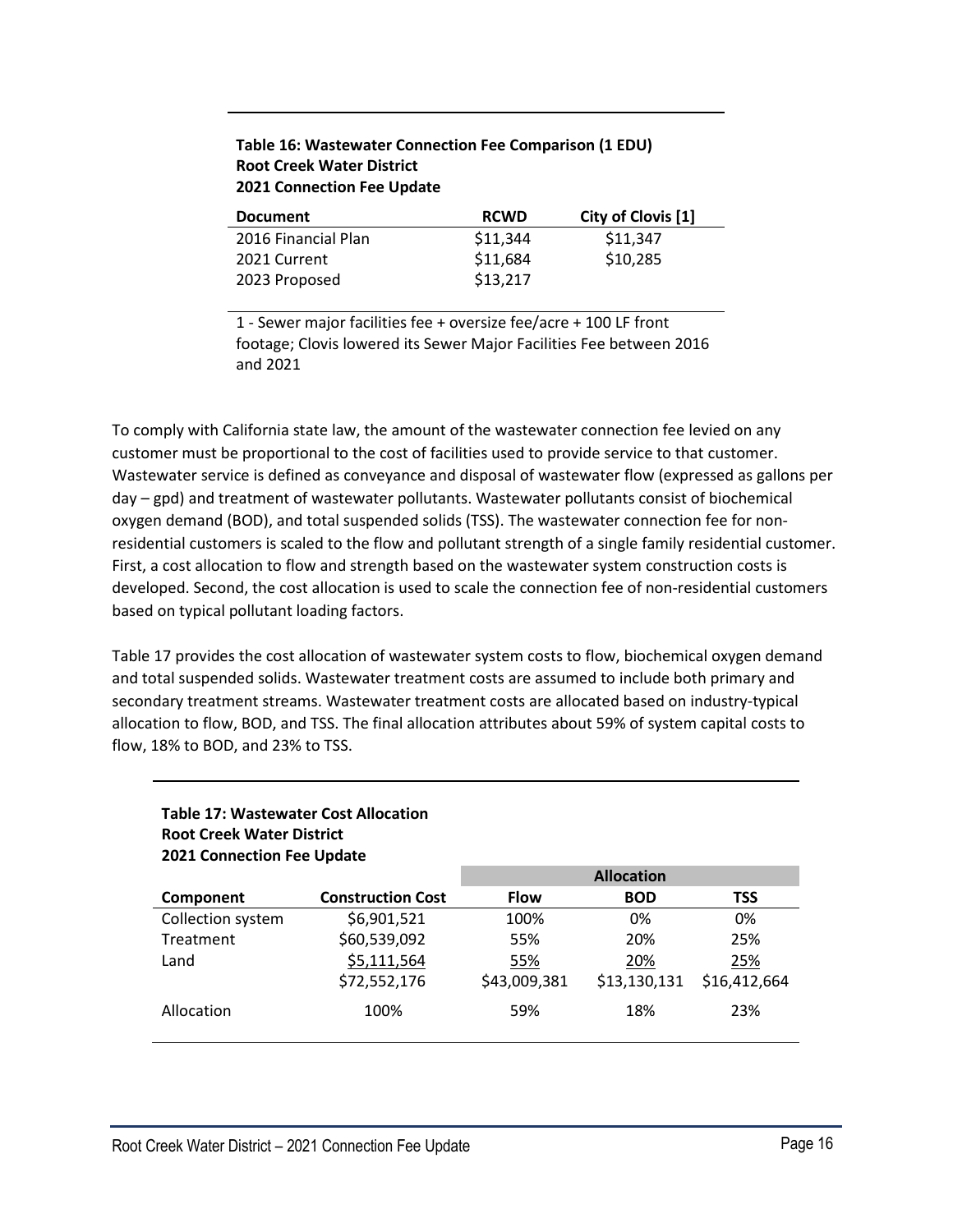An equivalent dwelling unit is defined as a residential customer discharging 186 gpd of wastewater flow at 200 milligrams per liter (mg/l) BOD and 200 mg/l TSS. Non-residential customer classes have various flow and loading characteristics. Offices, for example, are typically both low flow (no washing machines or showers) and low pollutant loading (minimal food preparation). To calculate wastewater connection fees for non-residential customers, the typical flow and loading of each customer type should be scaled to the flow and loading of a single family dwelling unit based on the wastewater cost allocation calculated in Table 17. The formula used to scale non-residential connection fees is provided below.

$$
WW\;equivalent = \frac{flow\;gpd}{186\;gpd}\;X\left[59\% + 18\% \; x\; \frac{BOD\;mg/L}{200\;mg/L} + 23\% \; x\; \frac{TSS\;mg/L}{200\;mg/L}\right]
$$

Typically, connection fees are charged to new development as permits are issued for construction. For low and domestic strength customers, it is recommended that RCWD adopt this billing procedure. For high strength wastewater customers such as restaurants, butcher shops, food processors, and industrial customers, it is proposed that an alternate procedure for collecting the connection fees be established called the Commercial Sewer Fee Program. Under the program, RCWD would calculate the sewer connection fee based on the formula described above. Sample scaling for non-residential customers is provided in Table 18. The EDUs estimated in Table 18 can be used to assess initial sewer connection fees which can then be trued-up at a later date when RCWD has actual metered water use data from the customer. However, at permit issuance, the high strength customer would only pay a sewer connection fee based on general commercial flow and pollutant loading. The difference between the RCWD calculated fee based on high strength and the general commercial fee would be paid over a ten-year period as a surcharge on the customer's monthly sewer bill. Moreover, RCWD should require that restaurants install grease traps or other pretreatment devices to reduce fats, oils, and grease that flow into the sewer system. Although grease traps represent an up-front cost to new businesses, they reduce sewer system operating and treatment costs.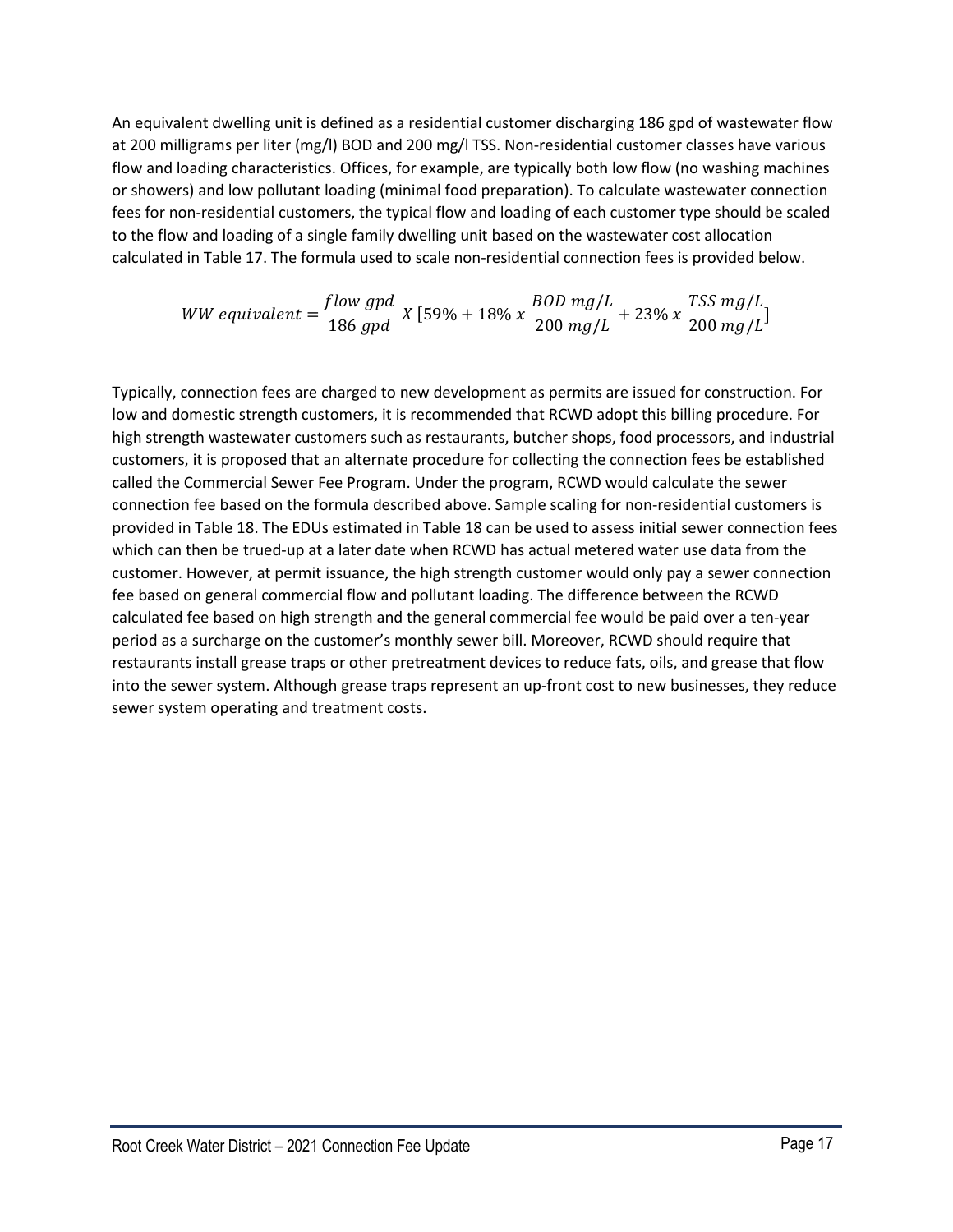# **Table 18: Non-Residential Wastewater EDUs Root Creek Water District 2021 Connection Fee Update**

|                                     |             | <b>Flow</b> | <b>BOD</b> | <b>TSS</b> | Proposed    |
|-------------------------------------|-------------|-------------|------------|------------|-------------|
| <b>Customer</b>                     | Unit        | (gpd)       | (mg/l)     | (mg/l)     | <b>EDUS</b> |
| <b>Cost Allocation</b>              |             | 59%         | 18%        | 23%        |             |
| Single Family Residence             | Each        | 186         | 200        | 200        | 1.00        |
| Non-Residential                     |             |             |            |            |             |
| Animal Kennel                       | 1,000 SF    | 120         | 200        | 200        | 0.65        |
| Auto Repair                         | 1,000 SF    | 60          | 180        | 280        | 0.35        |
| <b>Auto Sales</b>                   | 1,000 SF    | 100         | 130        | 80         | 0.43        |
| Car Wash (Tunnel Type)              | 1,000 SF    | 3200        | 20         | 150        | 13.43       |
| Car Wash (Wand Type)                | 1,000 SF    | 700         | 20         | 150        | 2.94        |
| Day Care                            | Students    | 10          | 130        | 100        | 0.04        |
| Dry Goods Retail                    | 1,000 SF    | 15          | 150        | 150        | 0.07        |
| <b>Financial Institution</b>        | 1,000 SF    | 120         | 130        | 80         | 0.52        |
| <b>Fueling Station</b>              | 1,000 SF    | 100         | 180        | 280        | 0.58        |
| Fueling Station w/convenience store | 1,000 SF    | 160         | 180        | 280        | 0.92        |
| Gym / Fitness w/showers             | 1,000 SF    | 280         | 180        | 150        | 1.39        |
| Hospital                            | <b>Beds</b> | 200         | 250        | 100        | 1.00        |
| Hotel / Motel w/ Kitchen            | Rooms       | 100         | 200        | 180        | 0.53        |
| Hotel / Motel w/out Kitchen         | Rooms       | 80          | 225        | 180        | 0.43        |
| Laundromat                          | Washing     | 130         | 150        | 110        | 0.60        |
|                                     | Machines    |             |            |            |             |
| Light Industrial                    | 1,000 SF    | 40          | 180        | 150        | 0.20        |
| <b>Light Manufacturing</b>          | 1,000 SF    | 25          | 130        | 80         | 0.11        |
| Manufacturing                       | 1,000 SF    | 200         | 180        | 150        | 0.99        |
| <b>Medical Office</b>               | 1,000 SF    | 120         | 225        | 180        | 0.65        |
| <b>Meeting Facility</b>             | 1,000 SF    | 100         | 130        | 80         | 0.43        |
| Night Club                          | 1,000 SF    | 250         | 200        | 200        | 1.34        |
| Nursery / Greenhouse                | 1,000 SF    | 80          | 130        | 80         | 0.34        |
| <b>Nursing Home</b>                 | Beds        | 200         | 225        | 180        | 1.08        |
| <b>Office Building</b>              | 1,000 SF    | 110         | 130        | 130        | 0.51        |
| Open Storage                        | 1,000 SF    | 15.2        | 130        | 80         | 0.07        |
| Pub / Bar / Brewery / Winetasting   | 1,000 SF    | 350         | 225        | 180        | 1.88        |
| <b>Public Shower</b>                | Each        | 141         | 130        | 80         | 0.61        |
| Restaurant                          | 1,000 SF    | 320         | 400        | 240        | 2.11        |
| Restaurant 24-hour                  | 1,000 SF    | 680         | 400        | 240        | 4.48        |
| Restaurant - Fast Food              | 1,000 SF    | 520         | 400        | 240        | 3.43        |
| Restaurant Quick-Serve              | 1,000 SF    | 480         | 400        | 240        | 3.16        |
| <b>Retail Store</b>                 | 1,000 SF    | 80          | 200        | 200        | 0.43        |
| School                              | Students    | 15.0        | 150        | 150        | 0.07        |
| <b>Shopping Center</b>              | 1,000 SF    | 200         | 180        | 150        | 0.99        |
| Supermarket                         | 1,000 SF    | 120         | 400        | 240        | 0.79        |
| Theater                             | 1,000 SF    | 125         | 200        | 200        | 0.67        |
| Warehousing                         | 1,000 SF    | 15.2        | 130        | 80         | 0.07        |
| Other Commercial / Industrial       | Employees   | 15.0        | 130        | 100        | 0.07        |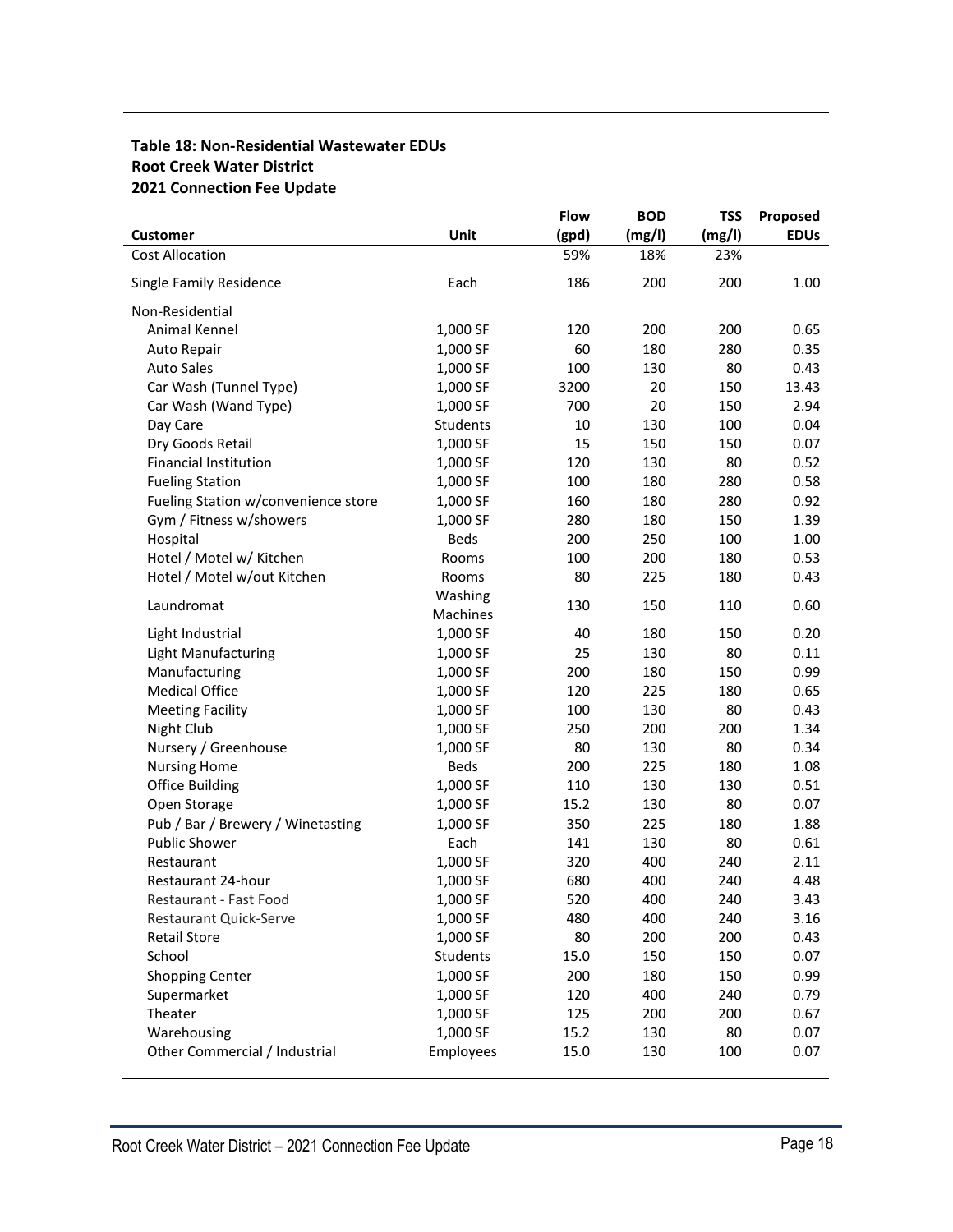Current and proposed wastewater connection fees for various types of development are provided in Table 19.

# **Table 19: Proposed 2023 Wastewater Connection Fees Root Creek Water District 2021 Connection Fee Update**

|                                         |                    | 2023      |
|-----------------------------------------|--------------------|-----------|
| <b>Customer Type</b>                    | <b>Current Fee</b> | Proposed  |
| Single Family (1 EDU)                   | \$11,684           | \$13,217  |
| Multi Family (.67 EDUs)                 | \$7,600            | \$8,855   |
| Lodge (5,000 sq ft office)              | \$33,418           | \$33,703  |
| School (61,699 sq ft office)            | \$412,376          | \$415,893 |
| Phase 1 Riverwalk (22,100 sq ft retail) | \$117,500          | \$125,601 |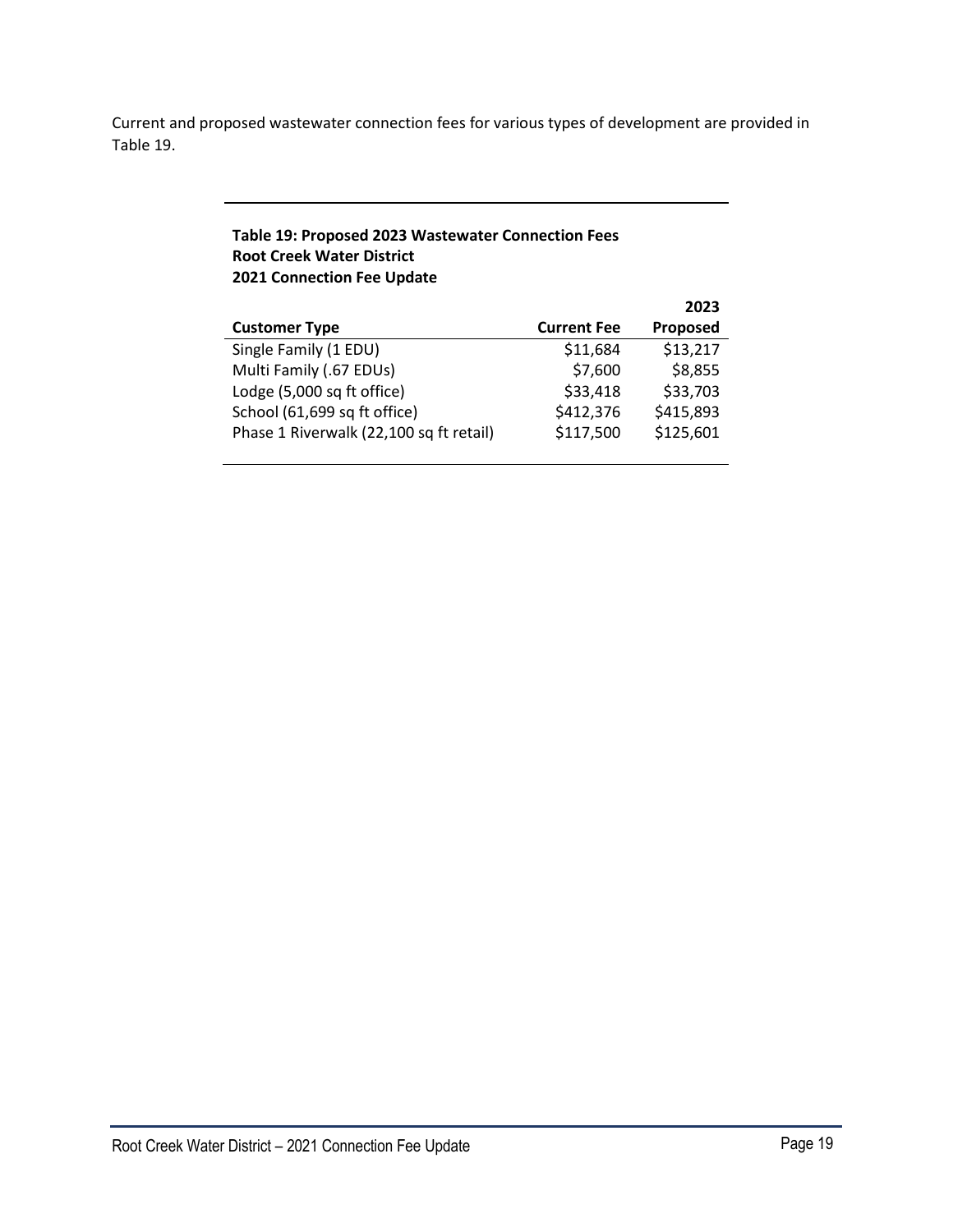The function of the storm drain system is to collect runoff during wet weather events, including flows from the upstream water shed, to prevent flooding. Storm drain infrastructure consists of tributaries and catchment basins to collect and store runoff. Captured storm water is retained and percolates into the groundwater basin. The storm drain connection fee is proposed to recover about \$16.1 million in construction and interest expenses net of developer contributed facilities, connection fees already paid, and estimated future CFD bond proceeds, see Table 20.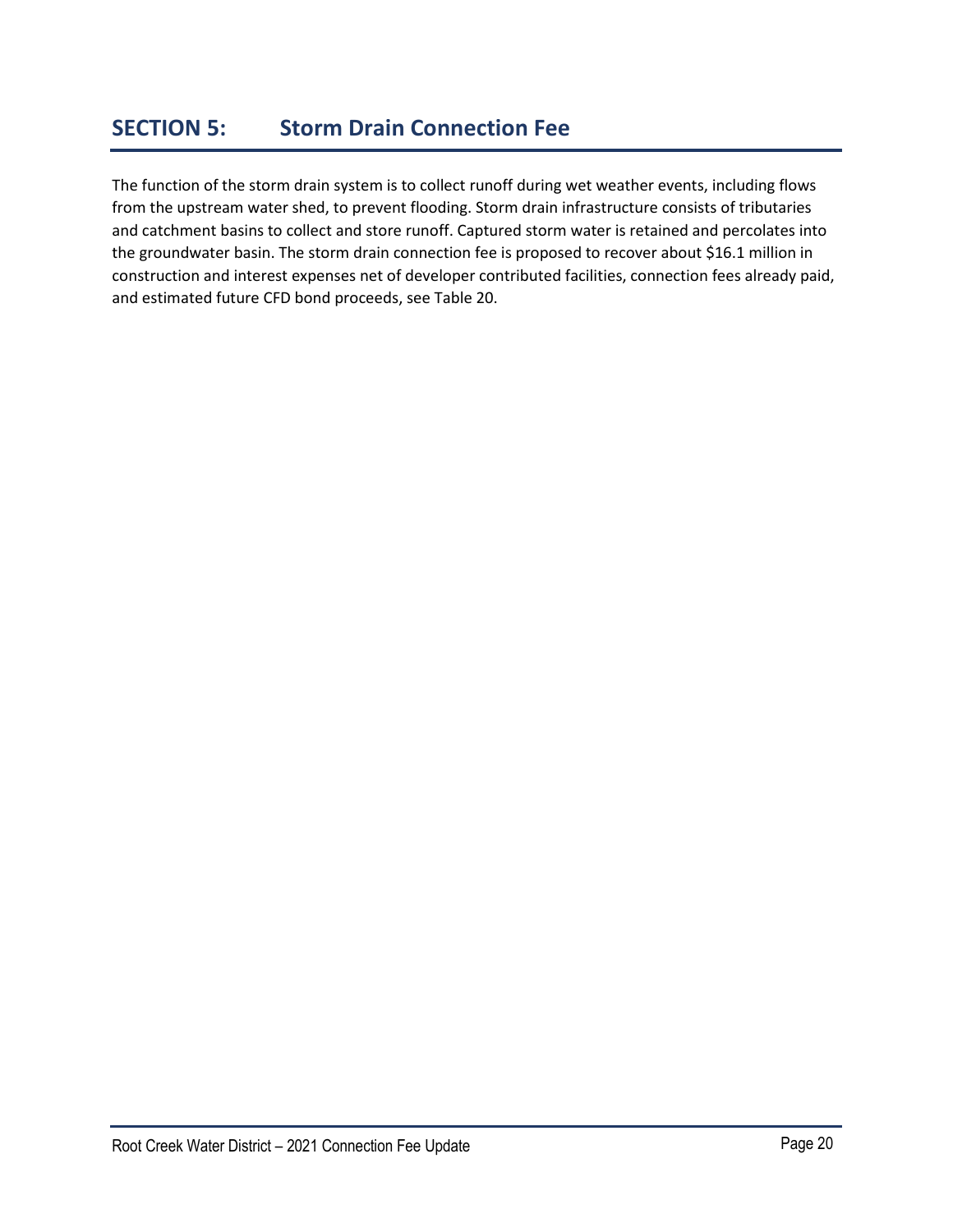# **Table 20: Storm Drain System Construction Cost Root Creek Water District 2021 Connection Fee Update**

| Line | <b>Description</b>                                              | <b>Total Cost</b> | <b>Notes</b>                                                         |
|------|-----------------------------------------------------------------|-------------------|----------------------------------------------------------------------|
| 1    | <b>Existing System Costs</b>                                    | \$3,105,145       |                                                                      |
| 2    |                                                                 |                   |                                                                      |
| 3    | Village A                                                       |                   |                                                                      |
| 4    | Pipelines                                                       | \$909,877         |                                                                      |
| 5    | Land (5 acres)                                                  | \$570,000         | Appraisal                                                            |
| 6    | Subtotal Village A                                              | \$1,479,877       |                                                                      |
| 7    |                                                                 |                   |                                                                      |
| 8    | Village B                                                       |                   |                                                                      |
| 9    | Pipelines                                                       | \$3,671,109       |                                                                      |
| 10   | Land (20 acres)                                                 | \$2,352,000       | Appraisal                                                            |
| 11   | Subtotal Village B                                              | \$6,023,109       |                                                                      |
| 12   |                                                                 |                   |                                                                      |
| 13   | Village C                                                       |                   |                                                                      |
| 14   | Pipelines                                                       | \$1,826,737       |                                                                      |
| 15   | Land (8.5 acres)                                                | \$1,829,863       | Appraisal                                                            |
| 16   | Subtotal Village C                                              | \$3,656,600       |                                                                      |
| 17   |                                                                 |                   |                                                                      |
| 18   | Village D                                                       |                   |                                                                      |
| 19   | Pipelines                                                       | \$2,044,856       |                                                                      |
| 20   | Land (4 acres)                                                  | \$861,112         | Appraisal                                                            |
| 21   | Subtotal Village D                                              | \$2,905,968       |                                                                      |
| 22   |                                                                 |                   |                                                                      |
| 23   | Village E                                                       |                   |                                                                      |
| 24   | Pipelines                                                       | \$3,458,765       |                                                                      |
| 25   | Land (8 acres)                                                  | \$1,722,224       | Appraisal                                                            |
| 26   | Subtotal Village E                                              | \$5,180,989       |                                                                      |
| 27   |                                                                 |                   |                                                                      |
| 28   | Parkway Basins for Storm Water Capture and Groundwater Recharge |                   |                                                                      |
| 29   | <b>Facilities Construction</b>                                  | \$1,523,900       |                                                                      |
| 30   | Land                                                            | \$2,477,100       | Appraisal                                                            |
| 31   | Subtotal Parkway Storm Basins                                   | \$4,001,000       |                                                                      |
| 32   |                                                                 |                   |                                                                      |
| 33   | Fencing                                                         | \$227,240         |                                                                      |
| 34   |                                                                 |                   |                                                                      |
| 35   | Subtotal Pipelines and Land                                     | \$26,579,928      |                                                                      |
| 36   | Less Developer Contributed Facilities                           | ( \$86, 141)      | 122.6 EDUs medium high density                                       |
| 37   | Less Developer Contributed Facilities                           | ( \$86, 141)      | 68.8 EDUs medium density                                             |
| 38   | Less Developer Contributed Facilities                           | (\$236,000)       | 183 EDUs medium density                                              |
| 39   | Less Connection Fees Already Paid                               | ( \$1,522,021)    | All Village A lots and Village B lots<br>paid through September 2021 |
| 40   | Less Future Estimated CFD Proceeds                              | ( \$11,850,000]   |                                                                      |
| 41   | Total                                                           | \$12,799,626      |                                                                      |
| 42   |                                                                 |                   |                                                                      |
| 43   | Financing                                                       |                   |                                                                      |
| 44   | <b>Interest Rate</b>                                            | 3%                |                                                                      |
| 45   | Term (years)                                                    | 15                |                                                                      |
| 46   | <b>Total Revenue Requirement</b>                                | \$16,082,714      |                                                                      |
|      |                                                                 |                   |                                                                      |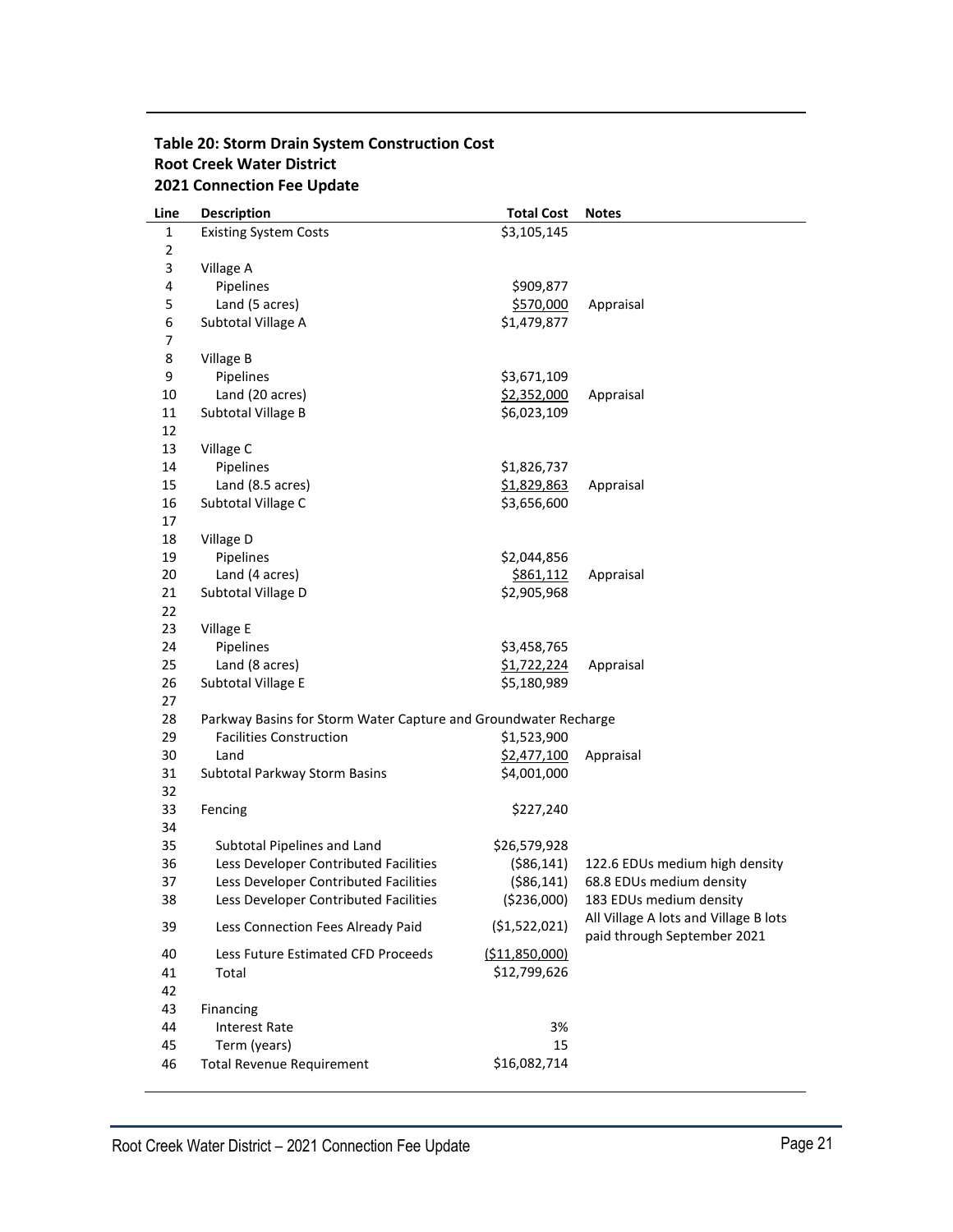Storm drain fees vary by land use type and amount of impervious area per parcel. During wet weather events, soil and vegetation absorb precipitation and/or percolate rainfall into the groundwater basin. In contrast, buildings, paved and other impervious areas have no capability to absorb rainfall and instead generate runoff, which the District must collect and store. Thus, the storm drain connection fee is apportioned based on runoff acreage (i.e. impervious area), which is a proxy for the capacity each parcel requires in the storm drain system. Table 21 provides the runoff acreage for Riverstone. Each land use type is multiplied by a runoff coefficient to estimate the amount of impervious area.

|                                      |              | <b>Runoff</b>   | <b>Runoff</b> |
|--------------------------------------|--------------|-----------------|---------------|
| <b>Land Use Density</b>              | Acreage [1]  | Coefficient [2] | Acreage       |
| Ultra Low                            | 254.4        | 0.30            | 76.3          |
| Very Low                             | 57.6         | 0.35            | 20.2          |
| Low                                  | 184.0        | 0.40            | 73.6          |
| Medium Low                           | 166.5        | 0.42            | 69.9          |
| Medium (one EDU)                     | 350.8        | 0.45            | 157.9         |
| Medium High                          | 174.4        | 0.55            | 95.9          |
| High                                 | 135.0        | 0.65            | 87.8          |
| Very High                            | 18.5         | 0.80            | 14.8          |
| Townhouse                            |              |                 |               |
| Warehouse                            |              |                 |               |
| <b>Highway Commercial</b>            | 77.6         | 0.80            | 62.1          |
| Parks/Civic/Utilities                | 80.9         | 0.30            | 24.3          |
| School                               | <u>129.1</u> | 0.30            | 38.7          |
| <b>Total Buildout</b>                | 1,628.8      |                 | 721.4         |
| <b>Medium In-Lieu Parcels</b>        | (50.4)       | 0.45            | (22.7)        |
| Medium High In-Lieu Parcels          | (12.3)       | 0.55            | (6.7)         |
| Medium Paid Parcels [3]              | (229.2)      | 0.45            | (103.1)       |
| Medium High Paid Parcels [4]         | (10.1)       | 0.55            | (5.6)         |
| <b>Total Parcels Paid</b>            | (301.9)      |                 | (138.1)       |
| <b>Remaining Parcels to Buildout</b> | 1,326.9      |                 | 583.3         |

# **Table 21: Storm Drain Runoff Acreage Root Creek Water District 2021 Connection Fee Update**

1 - Gross acres shown above do not include planned undeveloped acres, open space, roads, and easements for utilities

2 - Estimate based on a survey of other California storm drain agencies

3 - 1,146 medium density residential homes that have paid connection fees

4 - 101 medium density residential homes that have pre-paid connection fees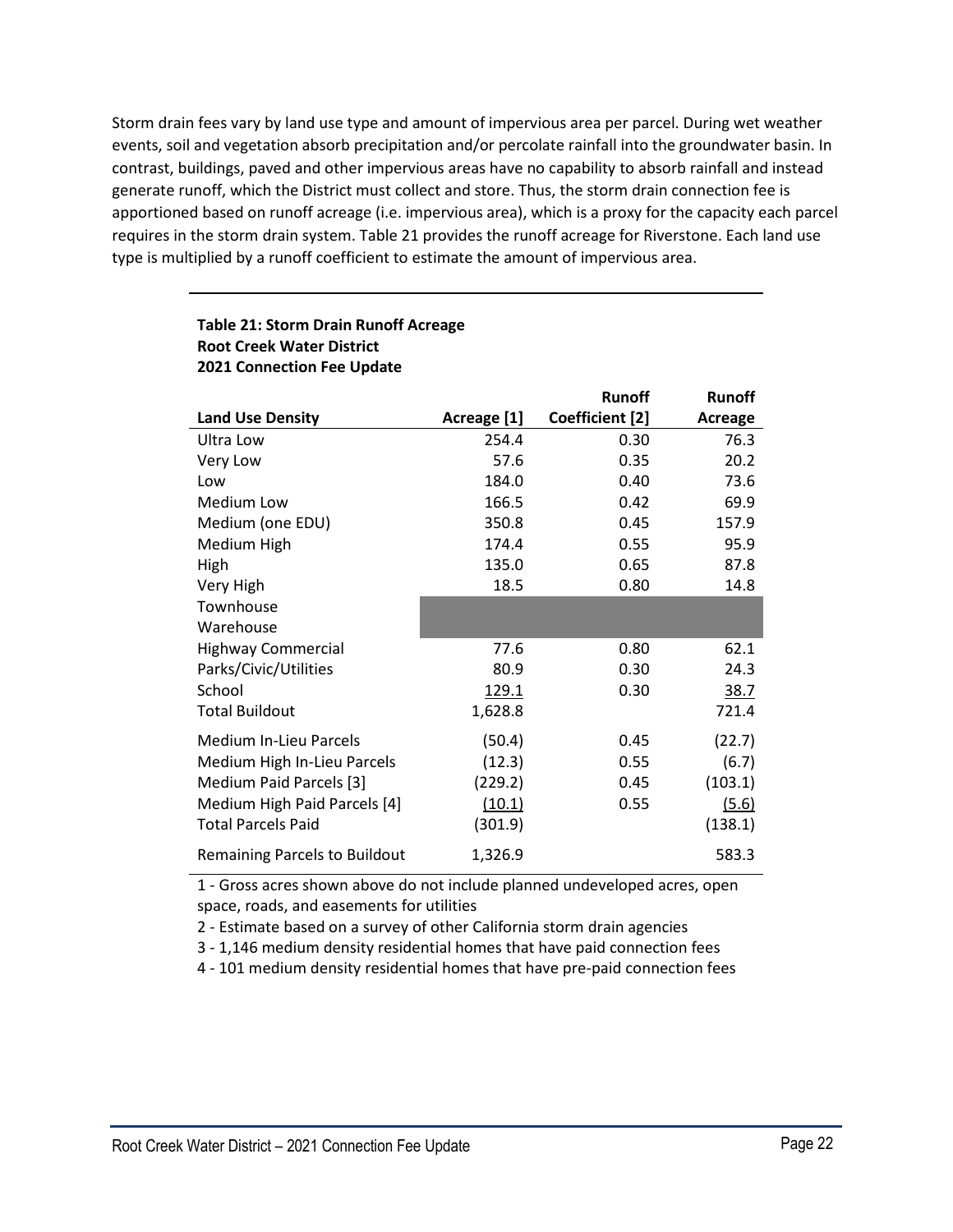It should be noted that the development plan for Riverstone includes a 100 acre park that will serve a recreational function as well as a storm drain function. The park will have little to no impervious area and will serve as a storm drain basin. Thus, the park should not be charged a storm drain connection fee. RCWD should evaluate the impervious area of low density land uses and consider foregoing the storm drain connection fee as appropriate.

Table 22 updates the storm drain unit cost to \$27,570 per runoff acre. The connection fees for example customers are provided below. The unit cost of storm drain capacity is multiplied by the acreage and the runoff coefficient to calculate the storm drain fee. The typical customer, a single family residential customer on a 1/5 acre medium density parcel, would pay a storm drain connection fee of \$2,481.

| Table 22: Storm Drain Connection Fee Schedule<br><b>Root Creek Water District</b><br><b>2021 Connection Fee Update</b> |              |                                     |                          |                                                     |
|------------------------------------------------------------------------------------------------------------------------|--------------|-------------------------------------|--------------------------|-----------------------------------------------------|
| Revenue Requirement                                                                                                    |              |                                     |                          | \$16,082,714                                        |
| <b>Buildout Runoff Acres</b><br>Less Capacity Already Purchased<br><b>Remaining Acres</b>                              |              |                                     |                          | 721.4<br>(138.1)<br>583.3                           |
| Unit Cost (\$/runoff acre)                                                                                             |              |                                     |                          | \$27,570                                            |
|                                                                                                                        |              |                                     |                          |                                                     |
| <b>Example Customers</b>                                                                                               | <b>Acres</b> | <b>Runoff</b><br><b>Coefficient</b> | <b>Runoff</b><br>Acreage | <b>Example Storm Drain</b><br><b>Connection Fee</b> |
| Residential - Very Low                                                                                                 | 0.50         | 0.35                                | 0.18                     | \$4,825                                             |
| Residential - Low                                                                                                      | 0.33         | 0.40                                | 0.13                     | \$3,676                                             |
| <b>Residential - Medium</b>                                                                                            | 0.20         | 0.45                                | 0.09                     | \$2,481                                             |
| Residential - Medium High                                                                                              | 0.10         | 0.55                                | 0.06                     | \$1,516                                             |
| Residential - High to Very High                                                                                        | 0.05         | 0.65                                | 0.03                     | \$896                                               |
| <b>Highway Commercial</b>                                                                                              | 3.00         | 0.80                                | 2.40                     | \$66,169                                            |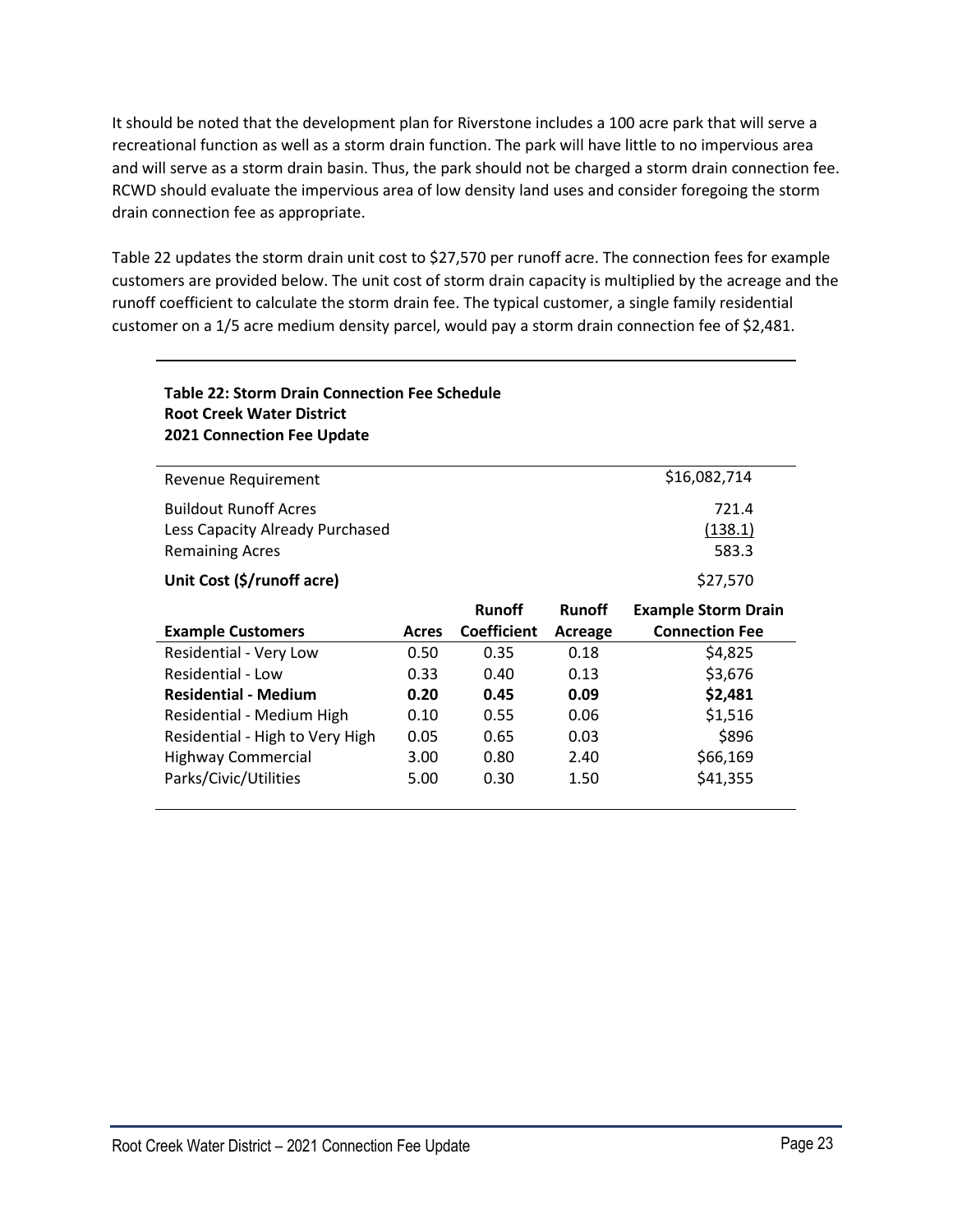Table 23 compares the current and proposed storm drain connection fees for the typical single family residential customer in Root Creek WD to the City of Clovis. Storm drain fees in the City of Clovis are assessed by the Fresno Metropolitan Flood Control District.

| <b>Table 23: Storm Drain Connection Fee Comparison</b> |
|--------------------------------------------------------|
| (1 EDU - Residential Medium Density)                   |
| <b>Root Creek Water District</b>                       |
| <b>2021 Connection Fee Update</b>                      |
|                                                        |

| <b>Document</b>     | <b>RCWD</b> | City of Clovis [1] |
|---------------------|-------------|--------------------|
| 2016 Financial Plan | \$1,252     | \$1,227            |
| 2021 Current        | \$1,290     | \$1,851            |
| 2023 Proposed       | \$2,481     |                    |

1 - Mid-range or average fee across multiple basins charged by the Fresno Metropolitan Flood Control District

Current and proposed wastewater connection fees for various types of development are provided in Table 24.

# **Table 24: Proposed 2023 Storm Drain Connection Fees Root Creek Water District 2021 Connection Fee Update**

| <b>Customer Type</b>                            | <b>Current Fee</b> | Proposed |
|-------------------------------------------------|--------------------|----------|
| Single Family per unit                          | \$1,290            | \$2,481  |
| Multi Family (very high density) per unit       | \$466              | \$896    |
| Lodge (Highway Commercial) per acre             | \$11,465           | \$22,056 |
| School per acre - open area                     | \$4,299            | \$8,271  |
| School per acre - developed area                | \$11,465           | \$22,056 |
| Phase 1 Riverwalk (Highway Commercial) per acre | \$11,465           | \$22,056 |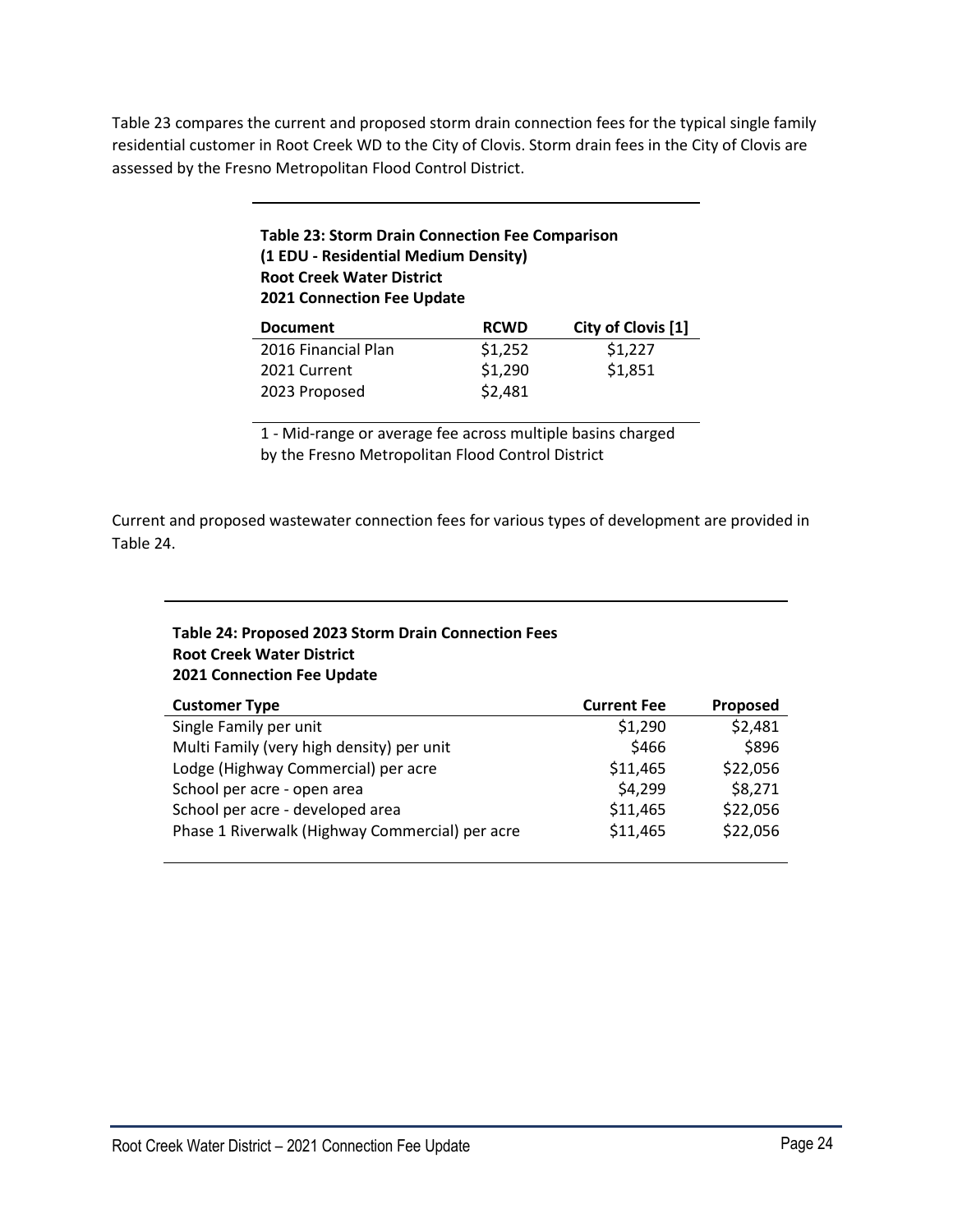# **Combined Connection Fee**

Root Creek WD's updated connection fees for a typical single family residential customer are proposed to total \$23,026 including water, wastewater, and storm drain connection fees and the MID rooftop fee. The proposed Root Creek WD fee update is \$53 lower than the City of Clovis fee of \$23,079, see Table 25.

# **Table 25: Summary of Medium Density Residential Connection Fees Root Creek Water District 2021 Connection Fee Update**

|                   | <b>RCWD 2023</b> |                       |                   |
|-------------------|------------------|-----------------------|-------------------|
| Category          | Proposed         | <b>City of Clovis</b> | <b>Difference</b> |
| Water + MID $[1]$ | \$7,328          | \$10,943              | (53,615)          |
| Wastewater        | \$13,217         | \$10,285              | \$2,932           |
| Storm Drain [2]   | \$2,481          | \$1,851               | \$630             |
| Total             | \$23,026         | \$23,079              | (553)             |

1 - The water fee shown here assumes an MID fee of \$1,400. As MID increases its fee by \$100 every five years after 2023, RCWD should recover the increased amount from new connections.

2 - City of Clovis storm drain fee is charged by the Fresno Metropolitan Flood Control District; fee shown here is the average medium residential fee across multiple basins

# **Adoption, Implementation, and Updates**

Connection fees are subject to a public approval process as described below.

# **Connection Fee Adoption**

In order to adopt connection fees, public agencies in California must 1) develop a justification for the connection fee, 2) conduct a public hearing, and 3) adopt an ordinance or resolution. The adoption of connection fees requires the Board of Directors to vote to approve the ordinance or resolution and does not require a public vote.

- 1) This report provides an administrative record of the cost of providing infrastructure capacity to new development and the reasonable and proportional benefit received by new connections. This report must be made accessible to the public ten days before the Root Creek WD Board of Directors votes on the fee.
- 2) A notice of public hearing must be published or posted advising of the Board's proposed action to implement the connection fees. The notice must generally describe the basis for the fees. Mailed notice must be given to any person who asks 14 days ahead of the hearing. A noticed public hearing must be held (Gov. Code, § 66016.) and members of the public should be given the opportunity to comment and address the Board.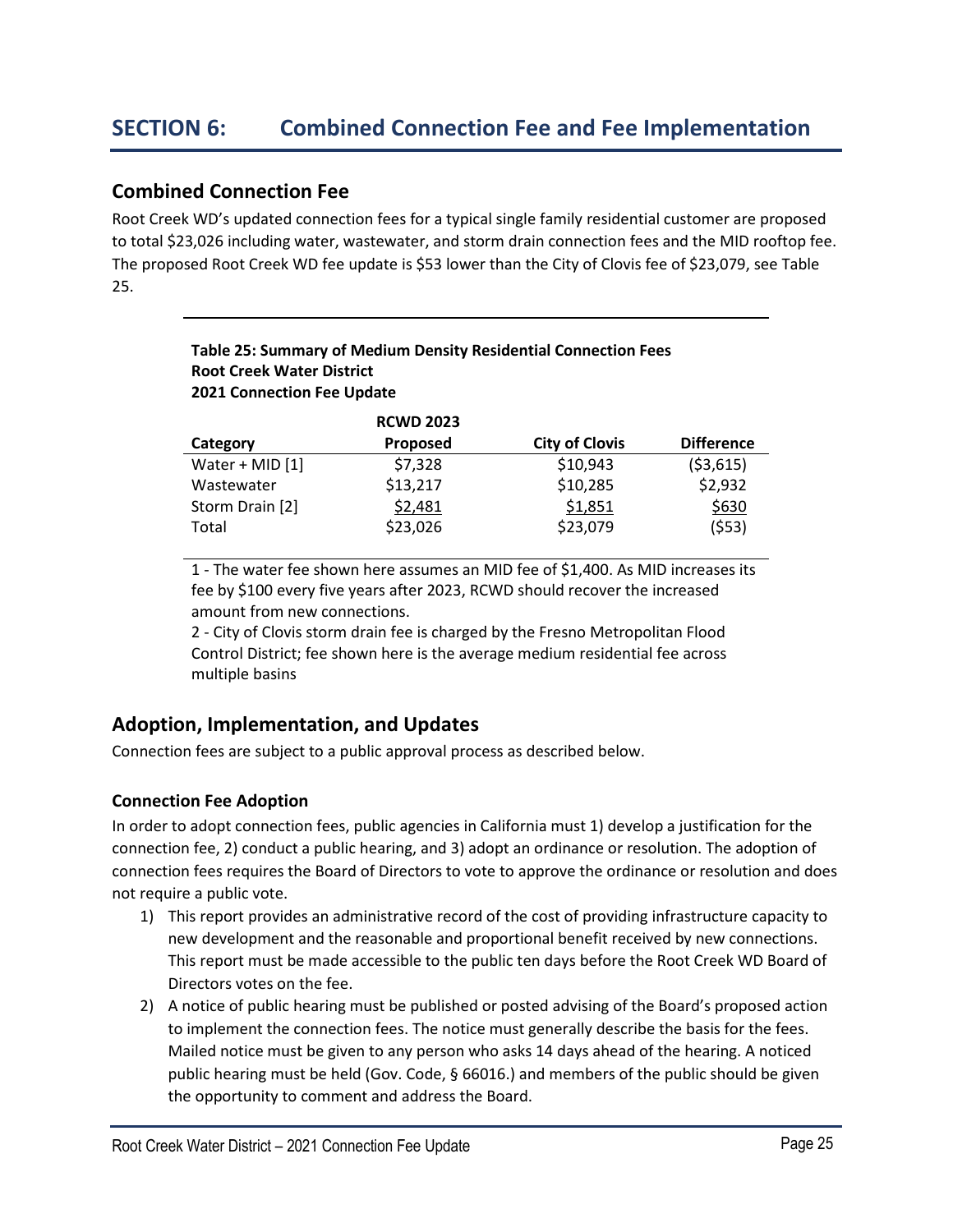3) The new connection fees should be adopted via ordinance or resolution. The District will include the language provided below in the ordinance or resolution to provide for inflationary cost increases.

# **Connection Fee Implementation**

Connection fee revenues may only be used for the benefit of new connections and may not be used for other purposes. To that end, public agencies are required to account for connection fee revenues separately from other agency revenues. Within 180 days of the end of fiscal year, Root Creek WD must make available to the public:

- 1) A description of the charges deposited into the connection fee or capital fund
- 2) The beginning and ending balance of the fund and interest earned
- 3) The amount of the charges collected that fiscal year
- 4) An identification of all the following:
	- a. Each public improvement on which charges were expended and the details
	- b. Each public improvement completed
	- c. Each public improvement anticipated to begin the next year
- 5) A description of any interfund transfers

# **Connection Fee Updates**

Connection fees should be adjusted regularly to prevent them from falling behind the costs of constructing new facilities. Several methods can be used to adjust the fees, including:

- ENR Construction Cost Index: ENR (Engineering News-Record) magazine publishes construction cost indices monthly. This index can be used to estimate the change in the construction cost of facilities. If the ENR Index has increased by three percent since the last fee adjustment, the fee should be increased by three percent.
- U.S., California, or regional consumer price index.
- Interest rate and borrowing costs: The interest and borrowing costs for debt issued to finance sewer capital projects can be added to the capacity fee annually.

L&T recommends that the Root Creek Water District adjust its fee annually by the change in the ENR Construction Cost Index 20-cities average. This is the most appropriate index because it directly reflects construction costs. Suggested language for implementing this policy is:

*Each year, commencing on (m/d/y) and continuing thereafter on each (m/d) , the connection fees shall be adjusted by an increment based on the change in the Engineering News‐Record Construction Cost Index for the 20‐cities average over the prior year.*

However, the Root Creek WD Board of Directors may at its option determine, by resolution adopted prior thereto, that such adjustment shall not be effective for the next succeeding year, or may determine other amounts of adjustment as appropriate.

Going forth, it is also recommended that RCWD account for the MID rooftop fee as a passthrough charge. As the rooftop fee increases, the fee is directly passed onto and collected from new development regardless of RCWD's intent to raise or maintain its connection fees in a given year.